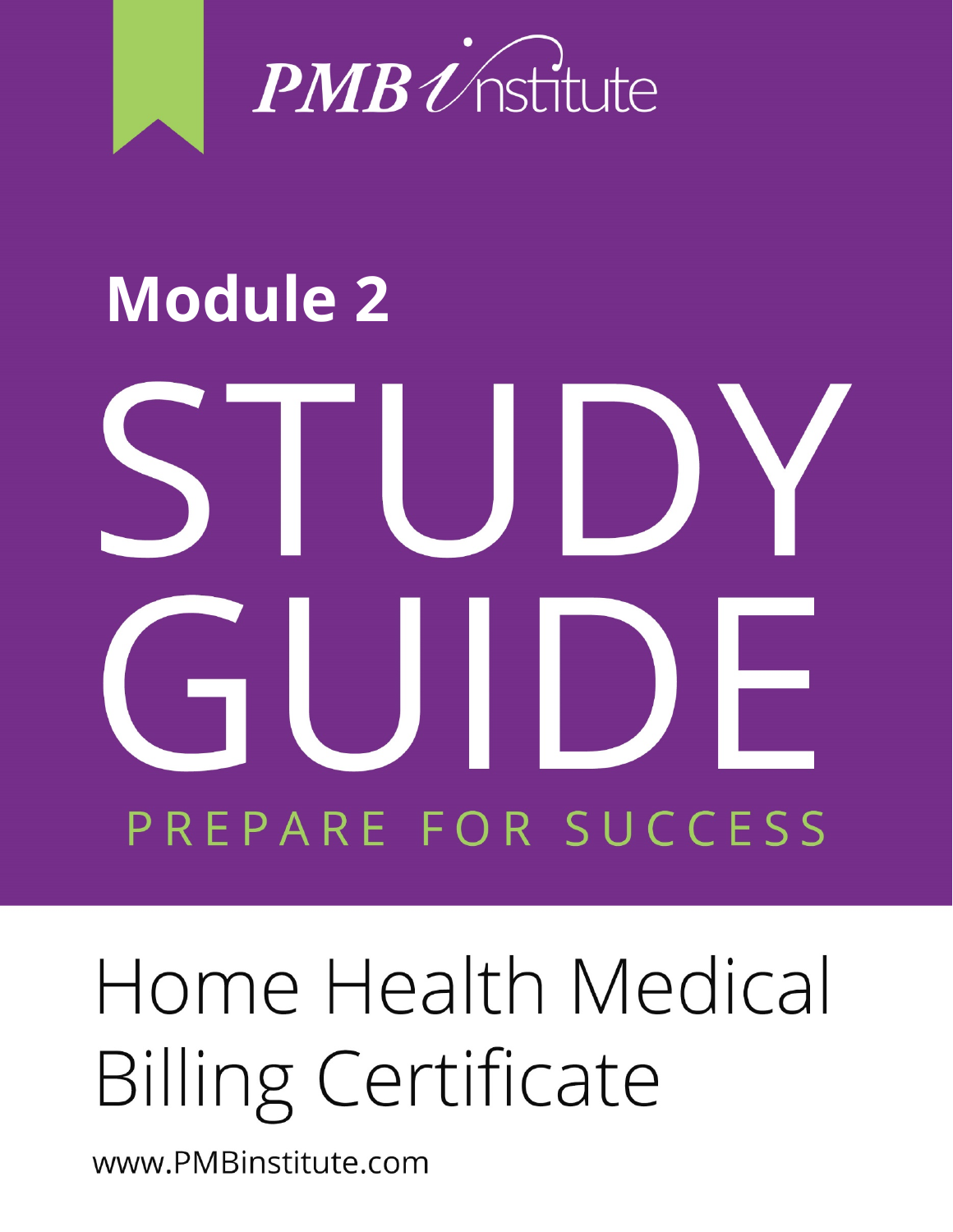When you first enroll in Medicare and during certain times of the year, you can choose how you get your Medicare coverage. There are 2 main ways to get your Medicare coverage—Original Medicare (Part A and Part B) or a Medicare Advantage Plan (Part C). Some people need to get additional coverage, like Medicare prescription drug coverage or Medicare Supplement Insurance (Medigap).

#### **What's Medicare?**

Medicare is the federal health insurance program for:

- People who are 65 or older
- Certain younger people with disabilities
- People with End-Stage Renal Disease (permanent kidney failure requiring dialysis or a transplant, sometimes called ESRD)

The different parts of Medicare help cover specific services:

Medicare Part A (Hospital Insurance)

Part A covers inpatient hospital stays, care in a skilled nursing facility, hospice care, and some **home health care.**

### Home Health Acronyms & Terminology

**Certified Nursing Assistant (CNA)**: A CNA or certified nursing assistant is an individual who studied and passed the licensure exam for nursing assistant. He or she assists the patients in providing health care needs and supervised by a Licensed Practical Nurse or a Registered Nurse.

**Skilled Care**: Residents in need of skilled care receive skilled nursing care or rehabilitation and 24-hour medical supervision, but do not require hospitalization. A physician order is required for admission.

**Custodial Care or Personal Care**: Residents depending upon custodial care receive supervision and assistance with personal care and other activities of daily living. This level of care is suitable for people who do not need the care of a practical nurse. Often this level of care is provided for people suffering from illnesses such as Alzheimer's disease.

**Palliative Care:** This term is used to describe a type of comprehensive medical care for people with life-ending illnesses. The goal is to ease the patient's physical, emotional, social and spiritual suffering, as well as to support families. Like hospice, this type of care can be provided in various settings such as hospitals, nursing homes, or the patient's home. Palliative care can begin after a doctor certifies a patient's life expectancy is six months or less.

**Activities of Daily Living:** These are the everyday tasks that individuals do to manage their own personal care. Examples include eating, dressing, using the bathroom and walking.

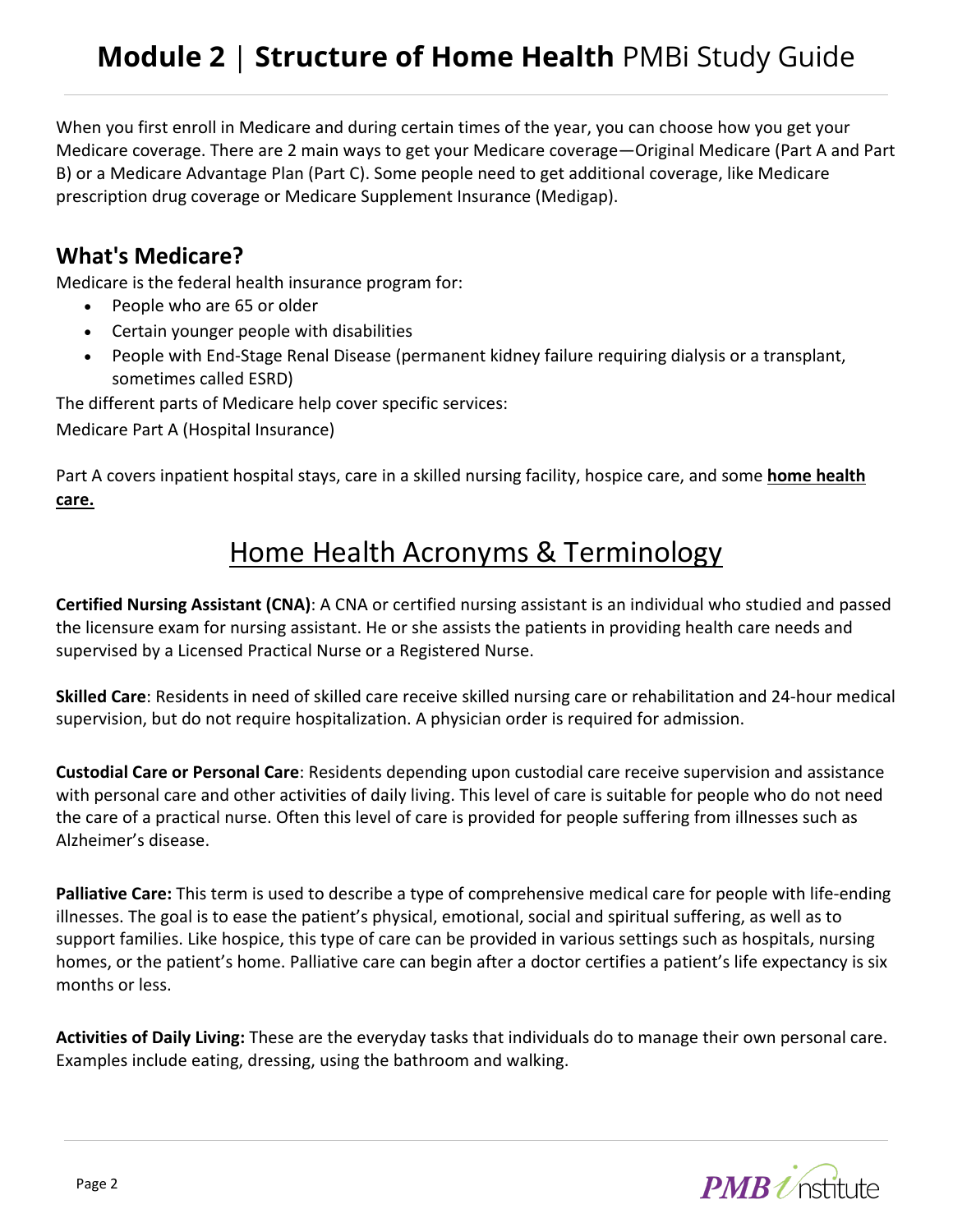**Instrumental Activities of Daily Living:** These are tasks that enable people to live independently in the community. Examples include shopping, cooking and house cleaning.

**Adult Day Care:** This service provides a protective setting for individuals who are functionally impaired. This care is generally provided during daytime hours and offers a planned program that includes a variety of health, social and support services.

**Aides for Independent Living:** These devices or tools make living easier and safer for older persons. Some examples include long-handled shoehorns, touch fasteners on clothing, bathtub stools, and telephone amplifiers. Senior service and healthcare agencies often provide booklets describing such aids and where to purchase them.

**Assisted Living:** This senior housing option for older adults combines housing, personal care services, and light medical care in an atmosphere of safety and privacy. Based on a monthly fee, basic services typically include meals, laundry, housekeeping, recreation and transportation. Additional services might include help with dressing, bathing, and medication management. Some facilities offer housing to recently discharged hospitalized patients who need to regain strength in a supportive environment before returning to their own home. Assisted living is primarily an out-of-pocket, private pay option, although some facilities accept Medicaid.

**Board and Care Home (also known as a residential care facility):** These homes provide older persons with room and board and, if required, personal assistance with activities of daily living such as medication supervision, meal preparation and other supportive services. This type of housing is typically paid for privately by the individual unless the home accepts and the person qualifies for Medicaid.

**Companion Services:** Intermittent or round-the-clock personnel provide support, encouragement and companionship to older adults in their own homes or institutional settings. Some services may provide assistance with daily living activities such as meal preparation, dressing and grooming.

**Congregate Housing:** This housing option offers private living quarters, usually in a multiunit complex, along

**Continuing Care Retirement Community:** This senior housing option offers a comprehensive continuum of care from independent living to skilled care in a nursing home. Typically, the able-bodied person enters an apartment or cottage and, as needs increase, proceeds through increasing levels of care. There are requirements for incoming residents based on age, financial assets, income, as well as physical health and mobility. All require substantial entrance fees in addition to fluctuating monthly rent.

**Durable Medical Equipment (DME):** Doctors can order this medical equipment for home use. These items are reusable such as walkers, wheelchairs, or hospital beds. The equipment is available for rent or purchase depending upon the user's financial status and insurance coverage.

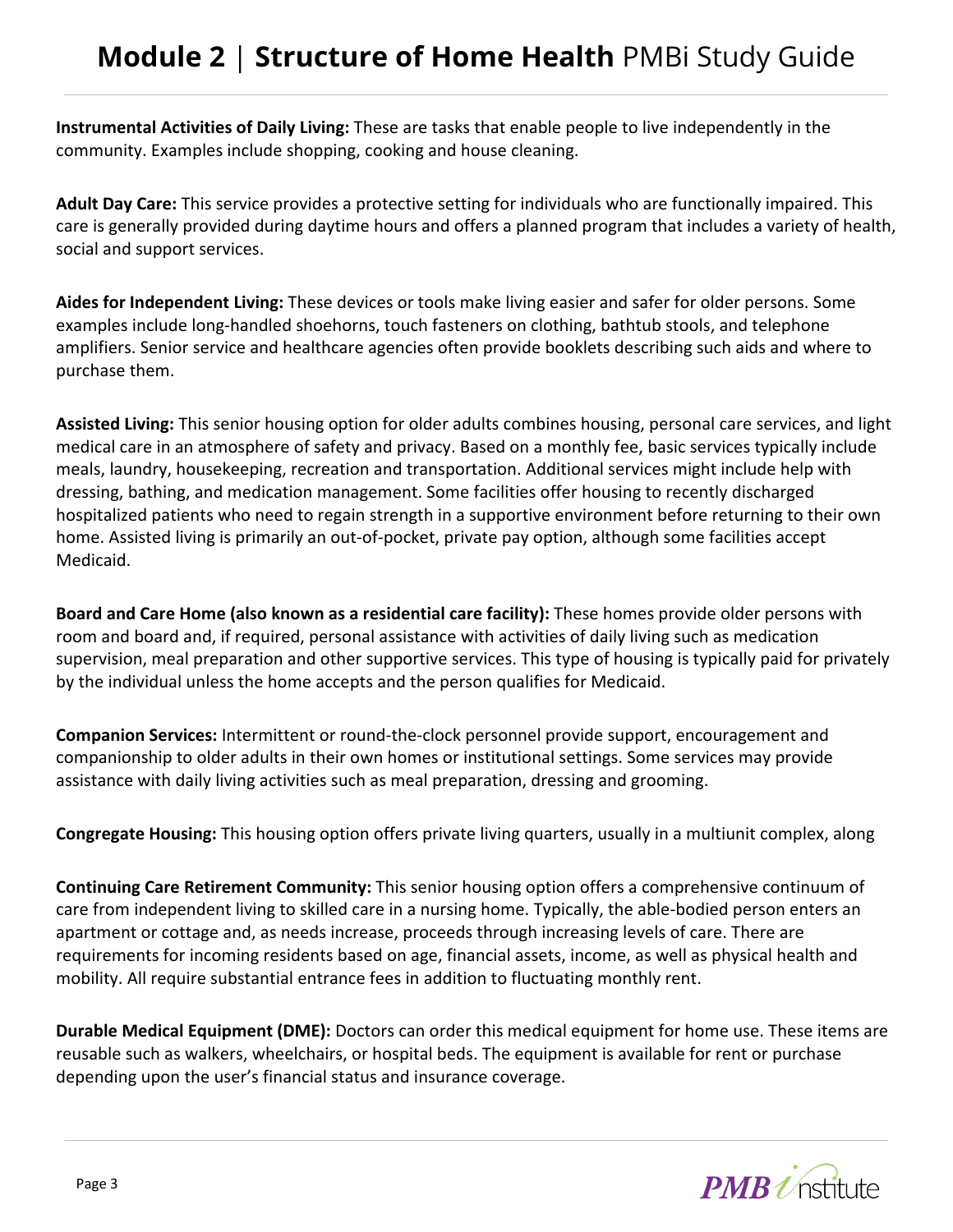**Geriatric Care Manager:** This professional is trained to assess a person's total-care needs and to arrange necessary services. Care managers typically evaluate the older person's situation, make recommendations, arrange appropriate services and keep family members informed. Since care problems rarely occur one at a time and services may be fragmented, this service can be used by caregivers to coordinate a care plan. There is a fee for this service and each individual care manager determines rates.

**Health Care Staffing:** Health Care Staffing typically includes the following positions, among others: physicians, nurses, medical technicians, therapists, home health aides, and custodial care workers.

**Home Care:** Trained personnel from home-health agencies, the Visiting Nurses Association, and public health departments provide in-home health and supportive services including nursing, therapies, and assistance with personal care.

**Home health aides** provide personal care for patients who need assistance for a variety of reasons including illness, advanced age, disability, or cognitive impairment. Home health aides may work with patients as part of a hospice care program also.

**Hospice:** This program provides supportive care with an emphasis on pain relief and comfort for terminally ill persons and their families. Services may be provided at home or in a facility.

**Long-Term Care Insurance:** These privately sold insurance policies help pay for long-term care services such as home-health care, adult day care, respite care and nursing home care.

**Medicaid:** This state administered health program is designed to cover the healthcare needs of low-income people. It is financed with federal, state and local tax funds. Medicaid pays an eligible patient's medical bills, in whole or in part, directly to the provider of healthcare services and suppliers (physicians, hospitals, pharmacists, etc.).

**Medicare Managed Care:** Also known as Medicare HMO, Medicare managed care is a healthcare option available as part of Medicare benefits. When enrolled in a Medicare managed care plan, the person selects a doctor from the plan's list of primary care physicians. The chosen primary care physician is responsible for coordinating all of the person's healthcare needs.

**Medicare:** This is a federal health insurance program for people 65 years old or over and for certain disabled people under 65. A person is automatically enrolled in Medicare hospital insurance (Part A) when he or she applies for Social Security benefits upon reaching 65. Part A covers inpatient care in a hospital or skilled nursing facility for a limited period of time. Part B covers doctor's services and outpatient hospital services. This is paid for out of the enrollee's Social Security. Medicare does not pay full cost of some covered services. For this reason, it is important to have a Medicare Supplement or Medigap insurance (see definition below).

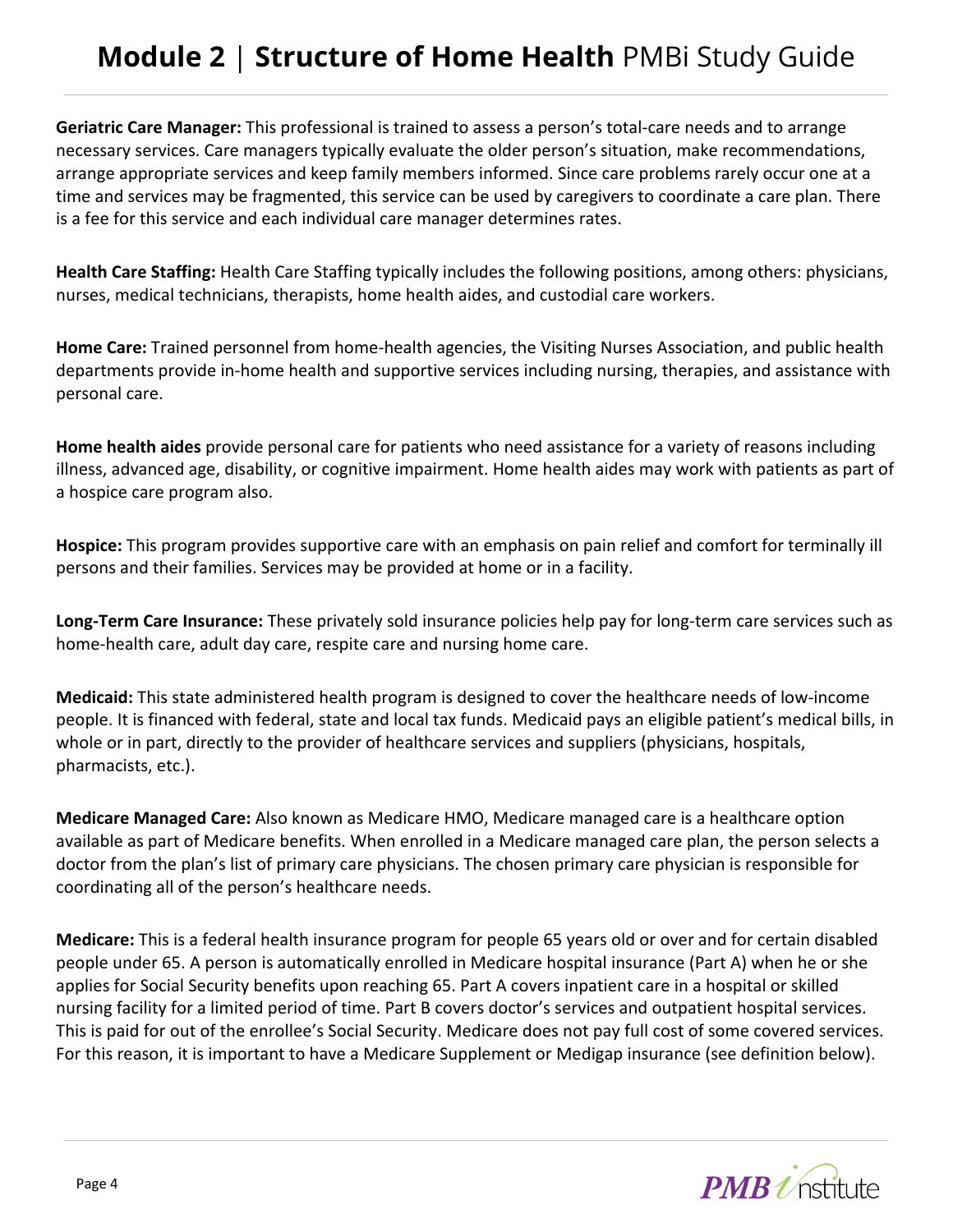**Medicare Supplement:** Also known as Medigap insurance, this privately sold insurance policy fills the "gaps" in Medicare coverage. There are 10 standardized policies labeled Plan A through J. Medigap policies only work with the Medicare plan.

**Nursing Home:** Also known as a long-term care facility or nursing and rehabilitation center, this facility provides continuous nursing care or 24-hour supervision. Most nursing homes provide rehabilitation programs as well as social activities. Care is generally provided on two or three levels including the following.

**Intermediate Care:** Residents requiring intermediate care receive assistance with activities of daily living, some health services and nursing supervision, but not constant nursing care. Care is ordered by a physician and supervised by a registered nurse.

**Skilled Care:** Residents in need of skilled care receive skilled nursing care or rehabilitation and 24-hour medical supervision, but do not require hospitalization. A physician order is required for admission.

**Custodial Care or Personal Care:** Residents depending upon custodial care receive supervision and assistance with personal care and other activities of daily living. This level of care is suitable for people who do not need the care of a practical nurse. Often this level of care is provided for people suffering from illnesses such as Alzheimer's disease.

**Palliative Care:** This term is used to describe a type of comprehensive medical care for people with life-ending illnesses. The goal is to ease the patient's physical, emotional, social and spiritual suffering, as well as to support families. Like hospice, this type of care can be provided in various settings such as hospitals, nursing homes, or the patient's home. Palliative care can begin after a doctor certifies a patient's life expectancy is six months or less.

**A Personal Care Assistant (PCA):** variously known under alternate names such as caregiver, personal care attendant, patient care assistant, personal support worker and home care aide – is a paid, employed person who helps persons who are disabled or chronically ill with their activities of daily living (ADLs) whether within the home, outside the home, or both. They assist clients with personal, physical mobility and therapeutic care needs, usually as per care plans established by a rehabilitation health practitioner, social worker or other health care professional.

**Rehabilitation Services:** Trained professionals provide treatment to help disabled individuals attain maximum function, a sense of well being and a personally satisfying level of independence. Any disease or injury that causes mental or physical impairment serious enough to result in disability may require rehabilitation.

**Senior Center:** These community centers provide social, recreational and educational activities.

**Transitional Care:** Also known as sub-acute care, this comprehensive inpatient rehabilitation program is designed for individuals in need of special care due to illness, injury or disease (ie. a stroke, head trauma or

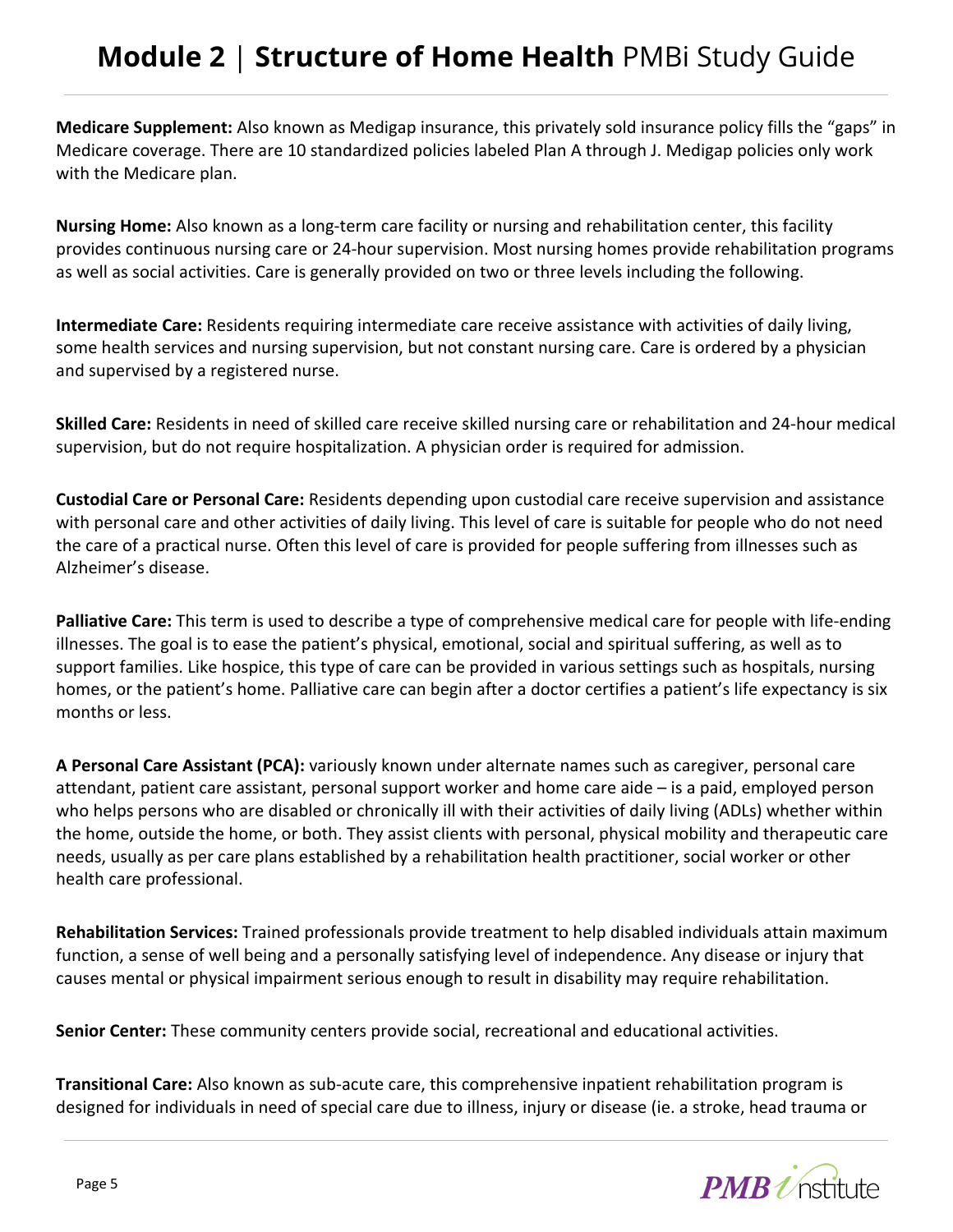kidney disease). Typically, the patient has a specific course of treatment and does not require intensive diagnostic or invasive procedures. In many cases, patients who participate in sub-acute care are rehabilitated and returned home.

**Agency's initial date of Medicare certification:** requirements to provide home health care. This date may differ from the date that the home health agency was licensed by an official agency within your State.

This information is included because you may wish to know how long the agency has met all Medicare requirements to provide home health care services. This date is associated with the agency's current Medicare provider number. An agency may request to change their provider number if there's a change in ownership. You should contact the agency to find out how long it has been Medicare certified.

**Certified (Certification):** State government agencies inspect health care providers, including home health agencies, hospitals, nursing homes, and dialysis facilities, as well as other health care providers. These providers are approved or "certified" if they pass inspection. Medicare and Medicaid only cover care given by providers who are certified by Medicare. Being certified isn't the same as being accredited.

**Episode of Care:** In a Medicare certified Home Health Agency, an episode of care begins when an assessment is completed during the patient Start of Care or Resumption of Care and ends when the patient is transferred or discharged from home health care. At the end of the patient's episode of care, a transfer assessment or a discharge assessment is completed.

**Home health aide services:** Part time or intermittent services to help you with your daily living activities.

**Homebound:** You have trouble leaving your home without help (like using a cane, wheelchair, walker, or crutches; special transportation; or help from another person) because of an illness or injury **OR** Leaving your home isn't recommended because of your condition **AND** You're normally unable to leave your home and leaving home is a major effort

You may leave home for medical treatment or short, infrequent absences for non-medical reasons, like attending religious services. You can still get home health care if you attend adult day care.

**Medical social services:** Services to help you with social and emotional concerns related to your illness. This might include counseling or help in finding resources in your community.

**Medical supplies:** Essential items that the home health team uses to conduct home visits or to carry out services the physician has ordered to treat or diagnose a patient's illness or injury. Examples include: cotton balls, adhesive and paper tape, thermometers, dressings for wound care, sterile gloves, catheters, and syringes. The home health agency provides these supplies for their use with the patient.

**Medically necessary:** Services or supplies that are needed for the diagnosis or treatment of your medical condition and meet accepted standards of medical practice.

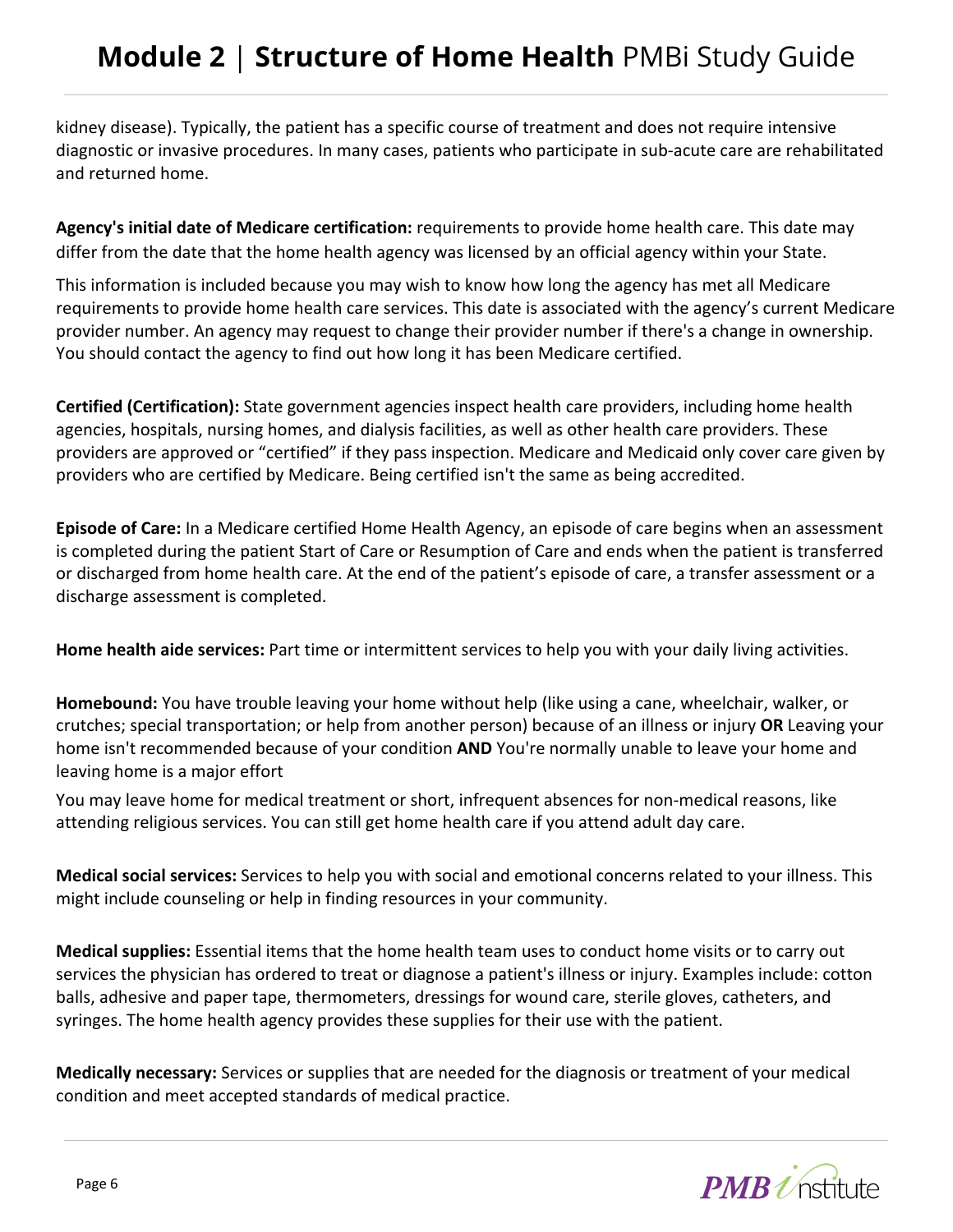**Occupational therapy:** Services given to help you return to usual activities (like bathing, preparing meals, and housekeeping) after illness either on an inpatient or outpatient basis.

**Physical therapy:** Treatment of injury and disease by mechanical means, like heat, light, exercise, and massage.

**Plan of care:** Written doctors orders for home health services and treatments based on the patient's condition. The plan of care is developed by the doctor, the home health team, and the patient. The home health team keeps the doctor up-to-date on the patient's condition and updates the plan of care as needed. It's the doctor, and not the home health team, that authorizes what services are needed and for how long.

**Skilled care:** A type of health care given when you need skilled nursing or rehabilitation staff to manage, observe, and evaluate your care. Nursing, physical therapy, occupational therapy, and speech therapy are considered skilled care by Medicare. In addition to providing direct care these professionals manage, observe, and evaluate your care. Any service that could be safely done by a non-medical person (or by yourself) without the supervision of a nurse isn't considered skilled care.

**Skilled nursing care:** Care given or supervised by registered nurses. Nurses provide direct care; manage, observe, and evaluate a patient's care; and teach the patient and his or her family caregiver. Examples include: giving IV drugs, shots, or tube feedings; changing dressings; and teaching about diabetes care. Any service that could be done safely by a non-medical person (or by yourself) without the supervision of a nurse isn't skilled nursing care. Medicare covers home health skilled nursing care that's part time and intermittent.

**Skilled nursing facility:** A nursing facility with the staff and equipment to give skilled nursing care and, in most cases, skilled rehabilitative services and other related health services.

**Speech therapy:** This is the study of communication problems. Speech therapists assist with problems involving speech, language, and swallowing. Communication problems can be present at birth or develop after an injury or illness, like a stroke.

**State Survey Agency:** A state agency that oversees health care facilities that participate in Medicare and/or Medicaid. The State Survey Agency inspects health care facilities and investigates complaints to ensure that health and safety standards are met.

#### **AAAs -- Area Agencies on Aging**

Sometimes also called "Triple A" -- but completely different from auto agencies -- AAAs are nonprofit agencies that serve older adults in a certain geographic area, usually a city or county, or district. Established by the Older Americans Act, AAAs coordinate local services such as free ride services, Meals on Wheels, and other services that help older adults remain in their homes. To find the one nearest you, search our Area Agency on Aging Directory.

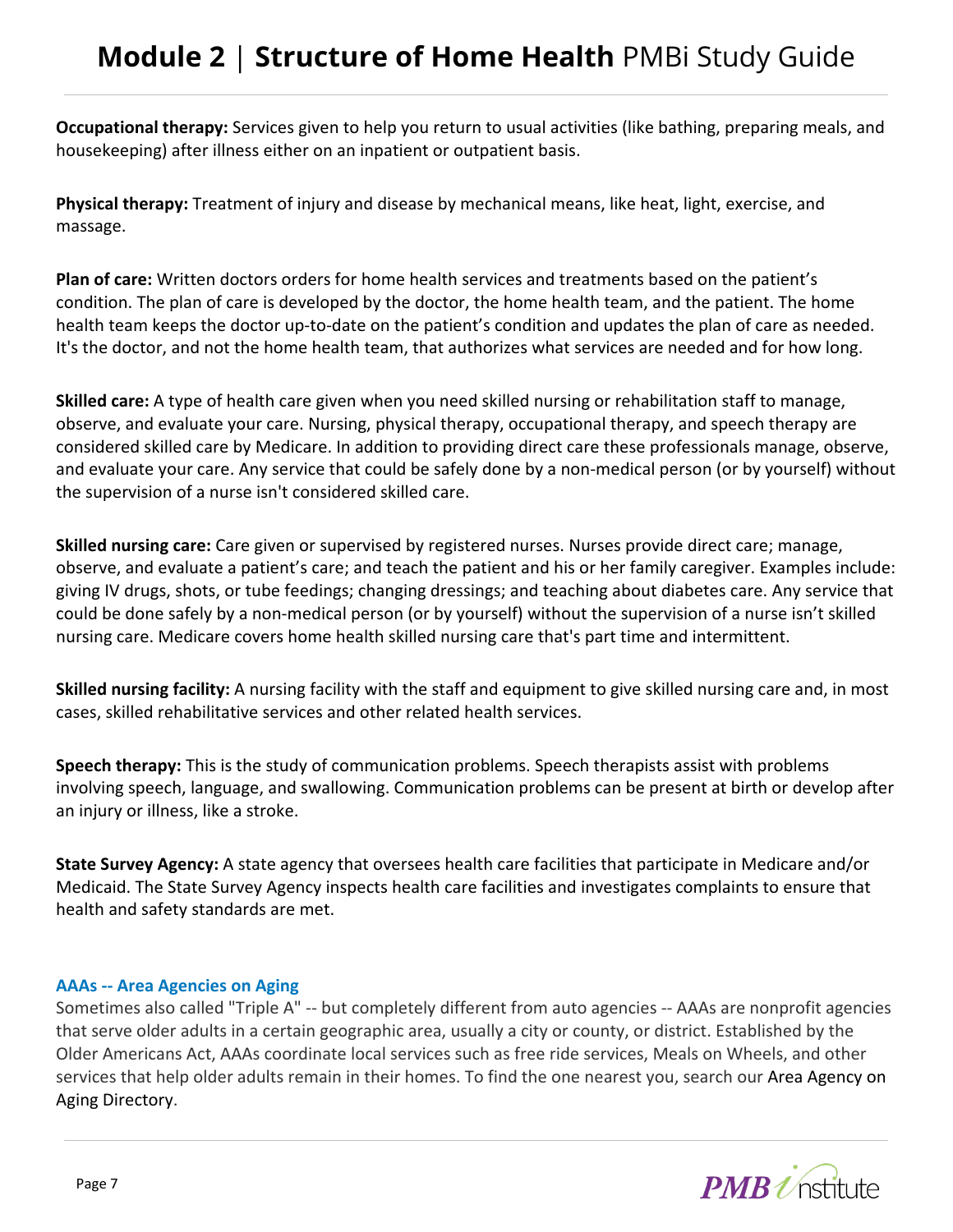#### **ADL -- Activities of daily living**

The term ADLs is used to define a cluster of basic personal care tasks such as feeding, using the toilet, getting dressed, and bathing.

#### **AHCD -- Advance health care directive**

Also known as a living will, an AHCD is the document that lays out a person's wishes for end-of-life care. The AHCD is important because it's used in medical situations when a patient can't speak for himself.

#### **CCRC -- Continuing care retirement community**

Sometimes also called a "life-care community," a CCRC refers to a retirement community that provides a continuum of care options from independent living to end-of-life hospice care. To find a CCRC near you, search our CCRC Directory.

#### **DME -- Durable medical equipment**

Used in hospitals, assisted living facilities, and when making a discharge plan, the term DME covers oxygen tanks, wheelchairs, lifts, hospital beds, and other medical equipment used in the home. Get tips on where to buy or borrow medical equipment.

#### **EHR or EMR -- Electronic health record or electronic medical record**

There are two types of electronic records used to compile medical records: EHRs and EMRs. The terms are used interchangeably, but there's a slight difference. EMRs are computerized files used within one healthcare organization, while EHRs can be shared among different health agencies. From the patient's perspective, however, they mean the same thing.

#### **GCM -- Geriatric care manager**

A geriatric care manager is someone you consult to help you make decisions about your future living arrangements, or those of a family member. A good GCM is familiar with the full range of services and housing options in an area and can make assessments, access resources, and assist with placement. Search our Geriatric Care Manager Directory to find a GCM near you.

#### **HIPAA -- Health Insurance Portability and Accountability Act**

Pronounced "hippa," a signed HIPAA release form is required by doctors and medical personnel before they'll release medical information to another person, even a close family member.

#### **IADLs -- Instrumental activities of daily living**

This term is sometimes used interchangeably with ADLs, but technically it refers to a list of more complex activities. IADLs include handling transportation, using the telephone, managing finances, shopping and meal preparation, and home maintenance.

#### **LTC -- Long-term care**

This is an umbrella term used in planning future healthcare and living arrangements for seniors and people with disabilities. Long-term care can take place in the home (with an in-home caregiver) or in an assisted living facility or nursing home.

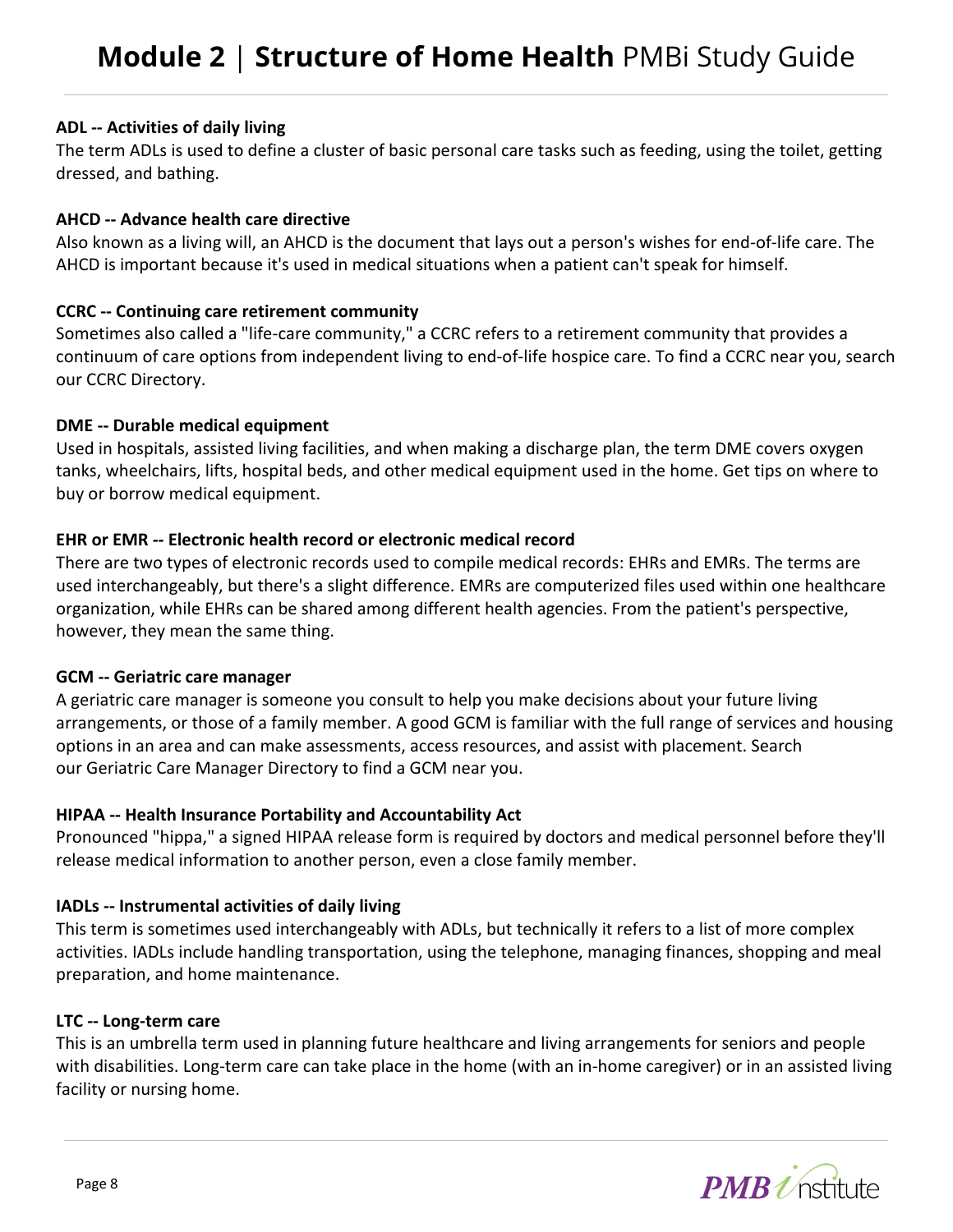#### **OT -- Occupational therapy/therapist**

Learning or relearning the skills required for independent living is called occupational therapy. OT is included in rehabilitation after surgery, stroke, and many other conditions. Search our Home Healthcare Directory to find an occupational therapist near you.

#### **PRN --** *Pro re nata*

This is a Latin term meaning "according to the circumstances." It's used by medical staff to describe a medication, treatment, or service that's recommended on an as-needed basis.

#### **PT -- Physical therapy/therapist**

PT consists of exercise, massage, therapeutic equipment, and other services to build strength and regain movement that's been lost due to injury or illness. To find a physical therapist near you, search our Home Healthcare Directory.

#### **RCF -- Residential care facility**

This term refers to living arrangements that include 24-hour supervision but may not include full medical services. RCFs are designed to serve seniors who need help with activities of daily living (ADLs). A related term is board and care homes or facilities; also known as RCFE (residential care facility for the elderly). If you need a residential care facility for your loved one, start your search in our Assisted Living Directory.

#### **ROM -- Range of motion**

Doctors use this term when talking about joints such as elbows, knees, hips, wrists, and shoulders, to define the full amount of potential movement in the joint. Learn more about how physical therapists improve range of motion.

#### **SNF -- Skilled nursing facility**

A skilled nursing facility is usually defined as one that provides round-the-clock nursing care and rehabilitation services. SNFs are certified by Medicare and are typically the highest level of care available after hospitalization. The term may be used interchangeably with nursing home, but not all nursing homes are SNFs. For more about SNFs and nursing homes, see Nursing Homes Explained.

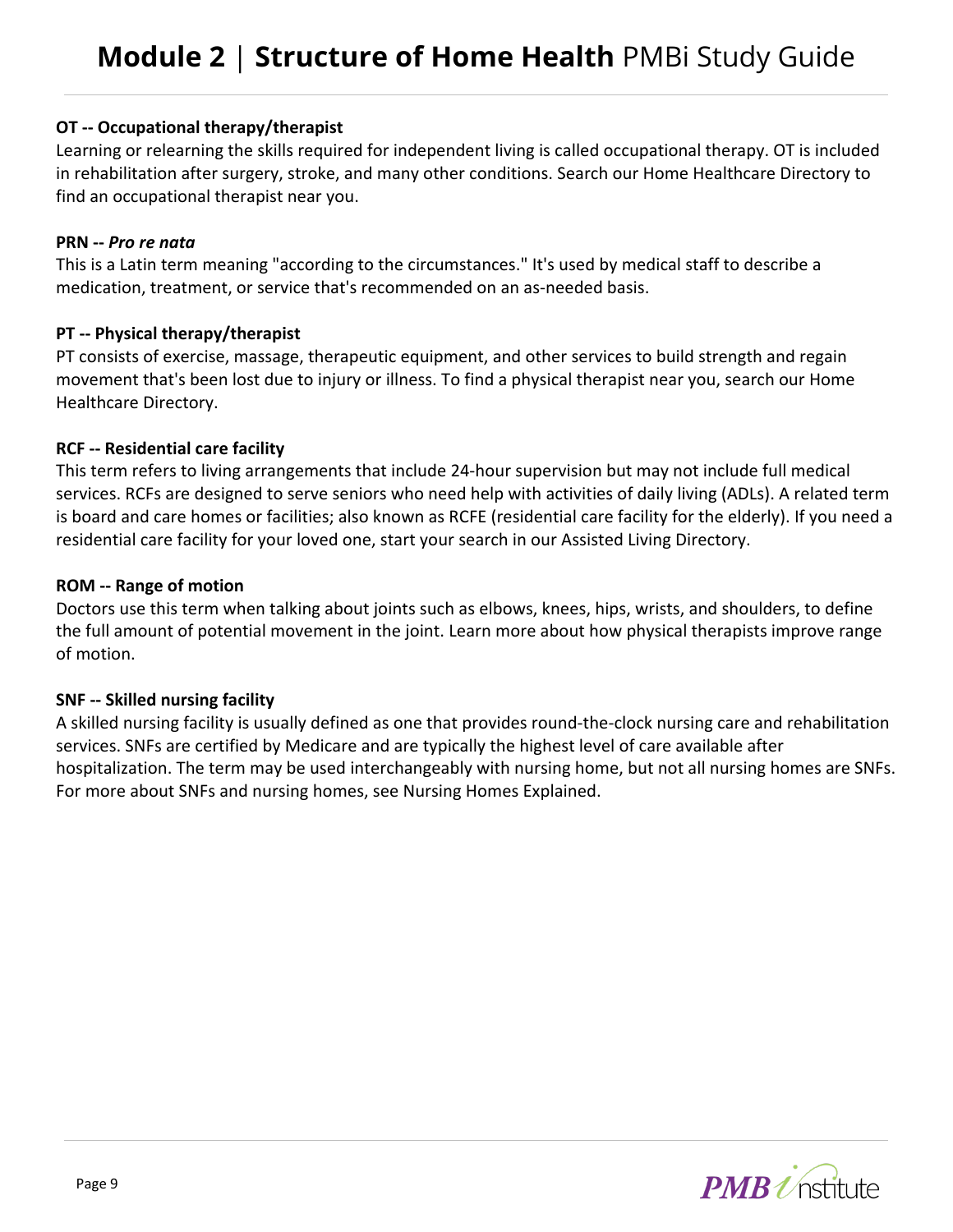#### **Habilitation Services**

Health care services that help a person keep, learn or improve skills and functioning for daily living. Examples include therapy for a child who isn't walking or talking at the expected age. These services may include physical and occupational therapy, speech-language pathology and other services for people with disabilities in a variety of inpatient and/or outpatient settings.

#### **Hospitalization**

Care in a hospital that requires admission as an inpatient and usually requires an overnight stay. An overnight stay for observation could be outpatient care.

#### **Hospice Services**

Services to provide comfort and support for persons in the last stages of a terminal illness and their families.

#### **Home Health Care**

Health care services a person receives at home.

#### **Physician Services**

Health care services a licensed medical physician (M.D. – Medical Doctor or D.O. – Doctor of Osteopathic Medicine) provides or coordinates.

#### Primary Care Physician

A physician (M.D. – Medical Doctor or D.O. – Doctor of Osteopathic Medicine) who directly provides or coordinates a range of health care services for a patient.

#### Primary Care Provider

A physician (M.D. – Medical Doctor or D.O. – Doctor of Osteopathic Medicine), nurse practitioner, clinical nurse specialist or physician assistant, as allowed under state law, who provides, coordinates or helps a patient access a range of health care services.

Provider

A physician (M.D. – Medical Doctor or D.O. – Doctor of Osteopathic Medicine), health care professional or health care facility licensed, certified or accredited as required by state law.

#### Rehabilitation Services

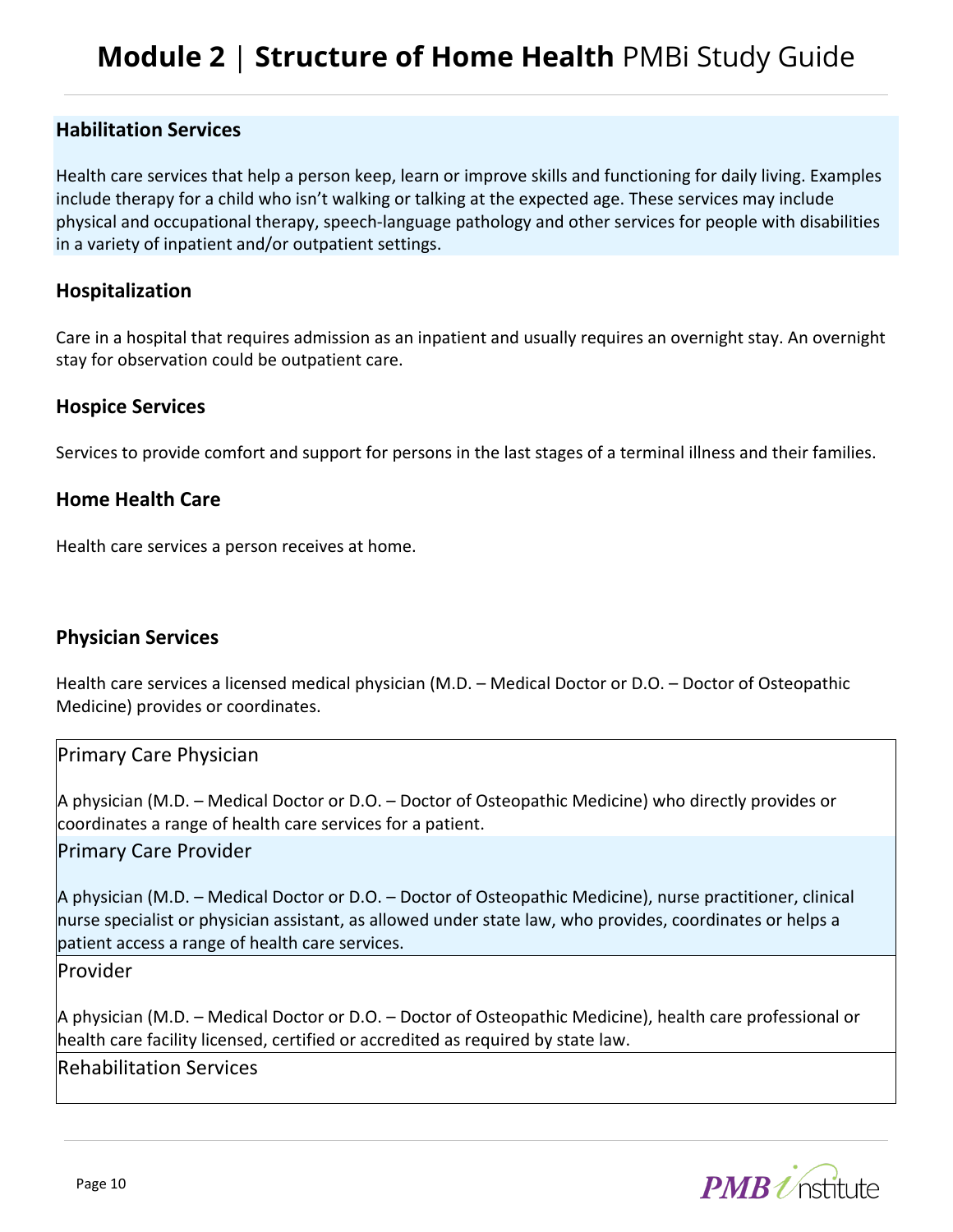Health care services that help a person keep, get back or improve skills and functioning for daily living that have been lost or impaired because a person was sick, hurt or disabled. These services may include physical and occupational therapy, speech-language pathology and psychiatric rehabilitation services in a variety of inpatient and/or outpatient settings.

#### Skilled Nursing Care

Services from licensed nurses in your own home or in a nursing home. Skilled care services are from technicians and therapists in your own home or in a nursing home.

Specialist

A physician specialist focuses on a specific area of medicine or a group of patients to diagnose, manage, prevent or treat certain types of symptoms and conditions. A non-physician specialist is a provider who has more training in a specific area of health care.

Case Mix Diagnoses—Certain diagnoses were chosen by Medicare to contribute to the case mix or HHRG score. A case mix variable table indicates the number of points, if any, that diagnosis may provide in that particular equation (episode and therapy).

Case Mix—term used to identify resource use for Medicare providers. For Medicare home health, certain M items indicate clinical severity, functional status and service utilization and determine the case mix score.

HHRG—Home Health Resource Group (pronounced 'Herg'). Also known as the case mix score, it is determined by answering certain OASIS data items in the clinical severity, functional status and service utilization domains. Home Health Resource Groups (HHRGs) are represented by CMS HIPPS coding on claims and are the basis of payment for each episode. HHRGs are produced through publicly available Grouper software (HAVEN or similar) that determines the appropriate HHRG when results of comprehensive assessments (made incorporating the OASIS data set) are input or 'grouped' in the software.

M0 or M—(pronounced 'Moo' at times) Is actually an M for Medicare and a zero, not an O. Of the M0 questions (now mostly just M), M1010, M1012, M1016, M1020, M1022 and M1024 are considered the diagnosis Moos.

OASIS— agencies began collecting **O**utcome **As**sessment **I**nformation **S**et in1999. A collection of data items (originally referred to as M0s) developed for the purpose of outcomes. In 2000, OASIS also became a means of determining payment under the new home health prospective payment system. There have been several 'refinements' since then.

Palmetto, NGS, CGS —Regional Home Health Intermediary (RHHI), aka MACs (Medicare Administrative Contractors). Contracted with Medicare to pay claims and review medical records for medical necessity and other eligibility criteria

#### Basics

The unit of payments are two 30 day periods within a 60 day episode;

Each episode is anticipated to be paid in two split payments, one billed on a Request for Anticipated Payment (RAP) at the beginning of the episode and one on a claim at the end of the episode; Only claims provide line-items detailing the individual services delivered. A claim can only be submitted once the physician's orders have been signed. Documentation of a face to face encounter with the physician is required prior to submitting a claim for a SOC episode.

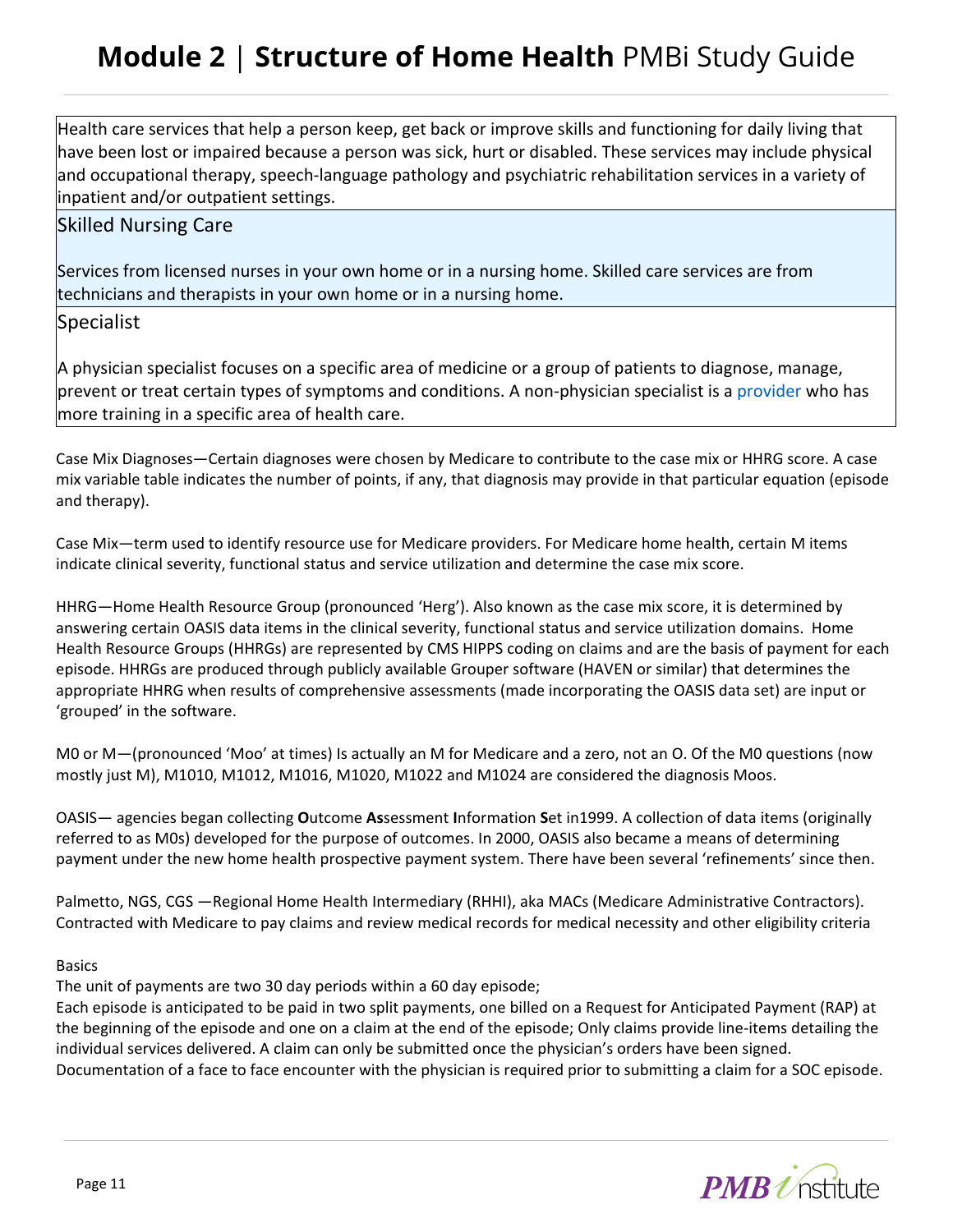If beneficiaries choose to transfer to another HHA or if a patient is discharged and subsequently readmitted during the same 60 day period, the agency may receive a partial payment adjustment (PPA).

LUPA stands for Low Utilization Payment Adjustment. LUPA thresholds are determined by Clinical Groupings

There are cost outliers, in addition to episode payments. There are special requirements for obtaining an outlier episode payment.

Accreditation – The granting of approval given by a credible organization, of the processes, policies and procedures utilized by the entity seeking such approval. Various organizations in the healthcare industry grant accreditation's, such as the Joint Commission on Accreditation of Healthcare Organizations (JCAHO), CHAPS, and ACHC

Assessment – Diagnostic procedures, history, physical services and tests for the purpose of determining whether or not an eligible Insured is an appropriate candidate for specified healthcare services.

Assignment of Benefits – When a covered person authorizes his or her health benefits plan to directly pay a health care provider for covered services.

Attending Physician – 1) The physician with defined clinical privileges who has the primary responsibility for diagnosis and treatment of the patient. 2) A physician with privileges to practice the specialty independently. The physician may have either primary or consulting responsibilities depending on the case.

Care Plan – A plan-of-care developed from the assessment of the patient and his/her diagnosis. The care plan takes into consideration items such as; living conditions and other situations with the potential to affect the outcome of the treatment plan.

Claim – Information submitted by a provider or covered person to establish that medical services were provided to a covered person, from which processing for payment to the provider or covered person is made.

Denials – Occurs when, during the course of reviewing a patient's treatment, the medical necessity cannot be validated based upon clinical guidelines or due to lack of information provided by the treating provider.

Diagnosis – The identification of a disease or condition through examination.

Disability – Any medical condition that results in functional limitations that interfere with an individual's ability to perform his or her

JCAHO Joint Commission on the Accreditation of Healthcare Organizations) – This is the peer review organization which provides the primary review of hospitals and healthcare providers. Many insurance companies require providers to have this accreditation in order to seek 3rd party payment, although, many small hospitals cannot afford the cost of accreditation.

Medically Necessary – Medical Necessity – Services or supplies which meet the following tests: They are appropriate and necessary for the symptoms, diagnosis, or treatment of the medical condition; They are provided for the diagnosis or direct care and treatment of the medical condition; They meet the standards of good medical practice within the medical community in the service area; They are not primarily for the convenience of the plan member or a plan provider, and, They are the most appropriate level or supply of service which can safely be provided.

Medicare - An entitlement program run by the Health Care Financing Administration of the federal government through which people aged 65 years or older receive health care insurance. Part A covers home health, among other services

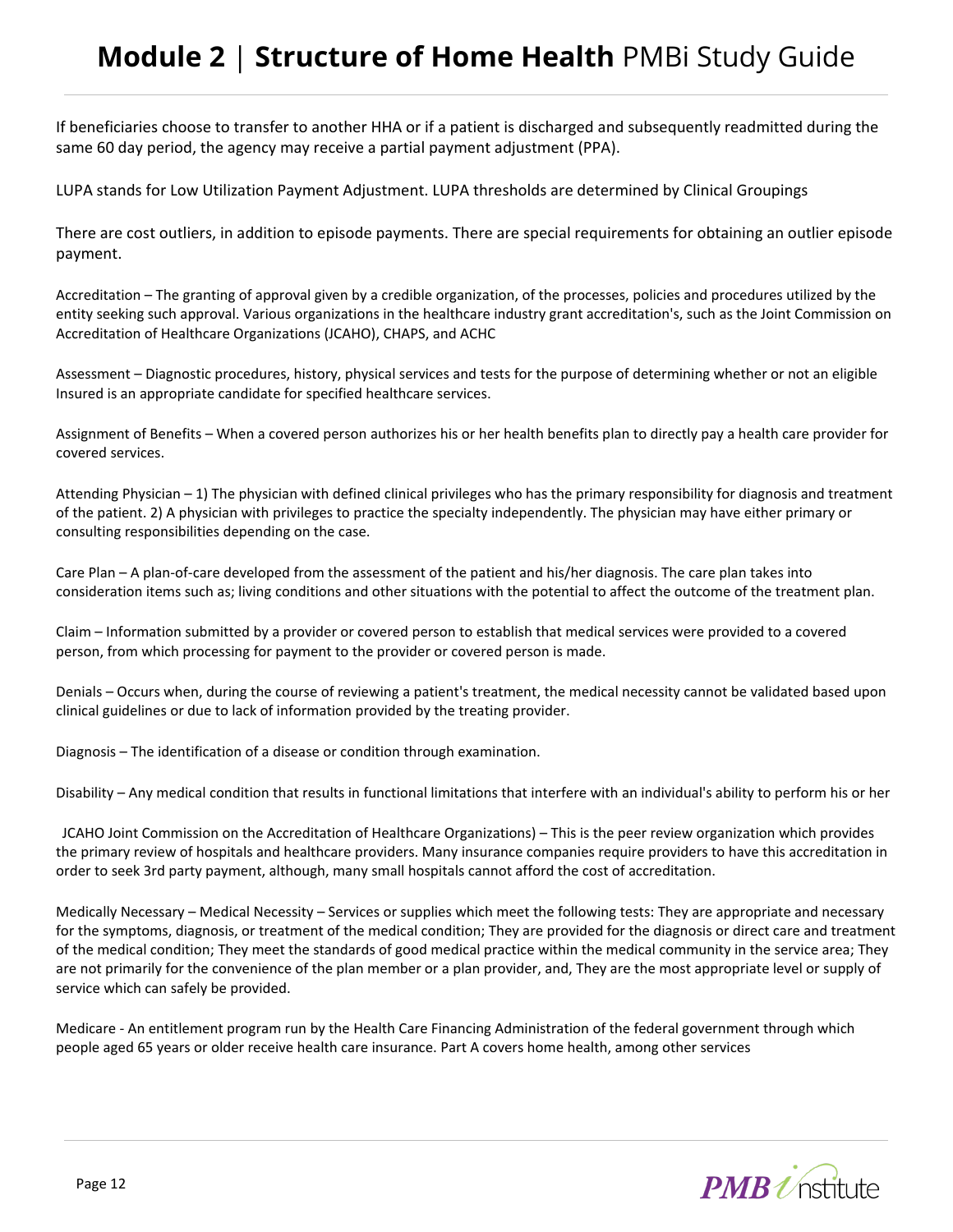Patient – The person under medical treatment.

Primary Care Physician – Referred to as a "gatekeeper" within home health. This physician is responsible for orchestrating the medical care process, by referring a patient on for specialized diagnosis and treatment, or by caring for that patient then and there.

Principal Diagnosis – The medical condition that is ultimately determined to have caused a patient's admission to the hospital. The principal diagnosis is used to assign every patient to a clinical grouping. This diagnosis may differ from the admitting and major diagnoses.

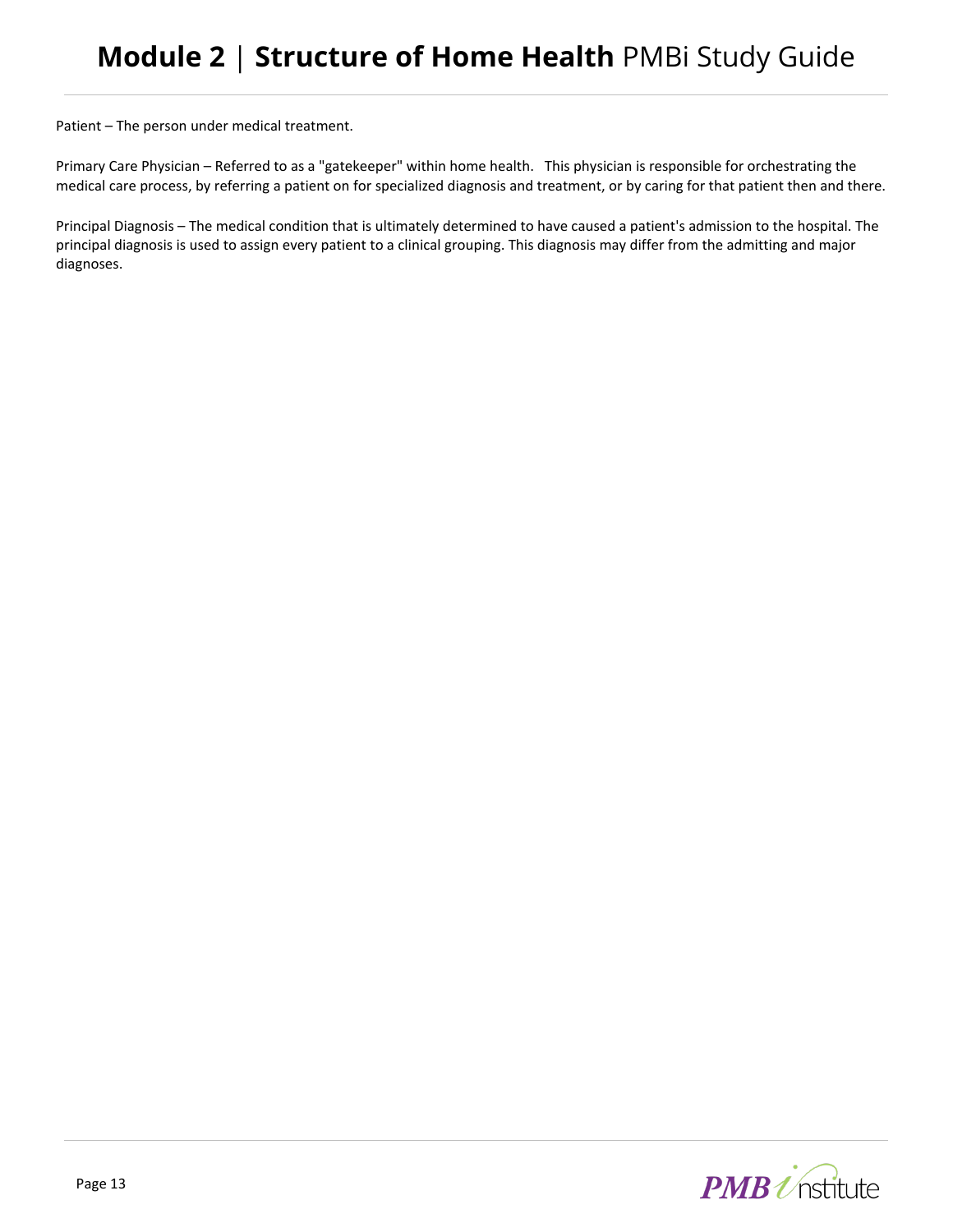## Home Health and Home Care Associations

#### **Federal and State Associations**

#### **Alabama**

Alabama Hospital Association http://www.alaha.org

#### **Alaska**

Alaska State Hospital and Nursing Home Association http://www.ashnha.com

#### **Arizona**

Arizona Hospital and Healthcare Association http://www.azhha.org

#### **Arkansas**

Arkansas Hospital Association http://www.arkhospitals.org

#### **California**

California Association for Health Services at Home http://www.cahsah.org

**Colorado** Home Care Association of Colorado http://www.hcaconline.org

#### **Connecticut**

**Delaware** Delaware Association for Home and Community Care http://www.dahcc.org

**Florida** Home Care Association of Florida http://www.homecarefla.org

#### **Georgia**

Georgia Association for Home Health Agencies Inc. http://www.gahha.org

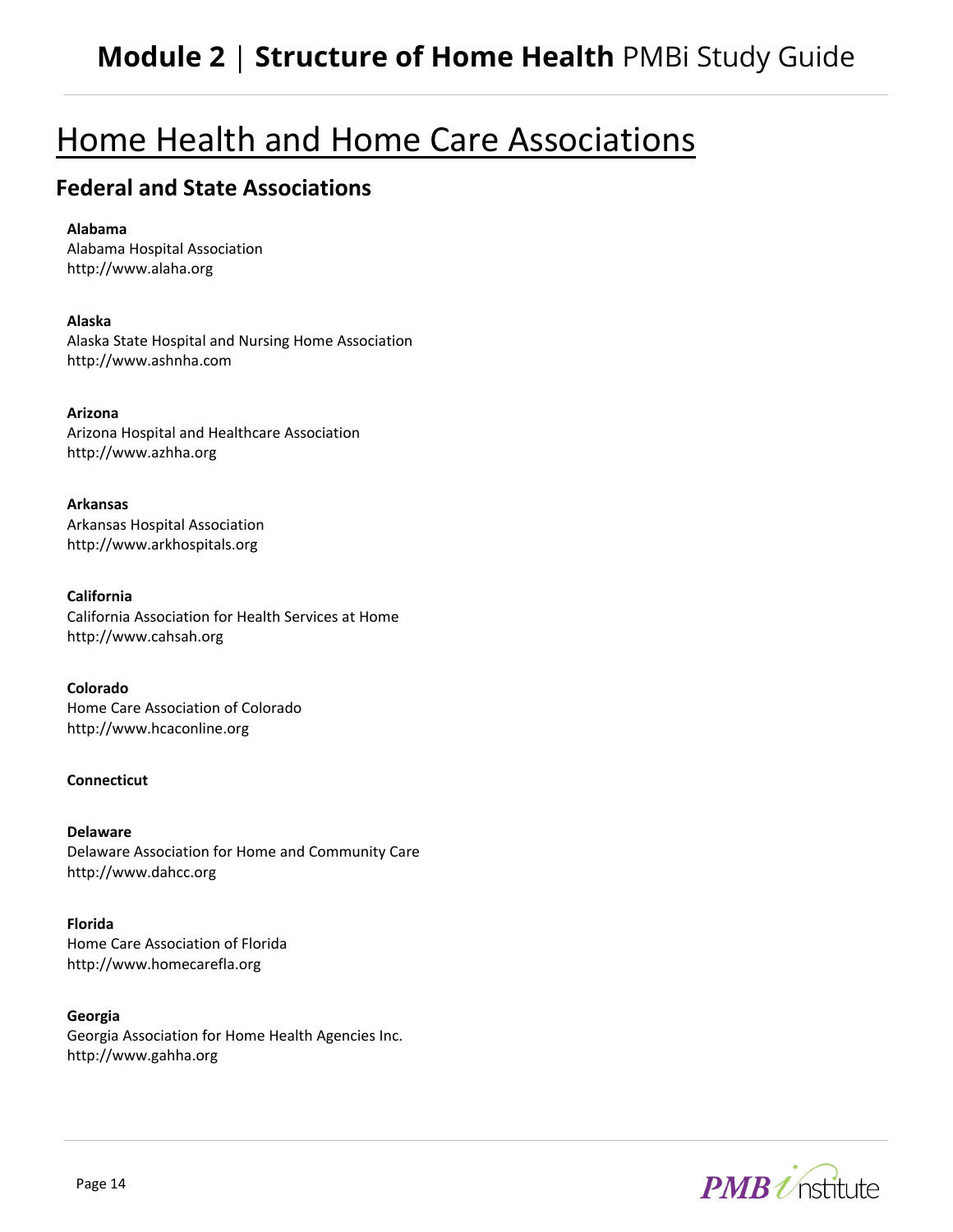**Hawaii** Healthcare Association of Hawaii http://www.hah.org

**Idaho** Idaho Association of Home Health Agencies http://www.idahohomecare.org

**Illinois** Illinois Home Care & Hospice Council http://www.ilhomecare.org

**Indiana** Indiana Associations for Home and Hospice Care, Inc. http://www.iahhc.org

**Iowa** Iowa Alliance in Home Care http://www.iowahomecare.org

**Kansas** Kansas Home Care Association http://www.kshomecare.org

**Kentucky** Kentucky Home Health Association http://www.khha.org

**Louisiana** Home Care Association of Louisiana http://www.hclanet.org

**Maine** Home Care & Hospice Alliance of Maine http://www.homecarealliance.org

**Maryland** Maryland National Capital Homecare Association https://www.mncha.org

**Massachusetts** Home Care Alliance of Massachusetts http://www.thinkhomecare.org

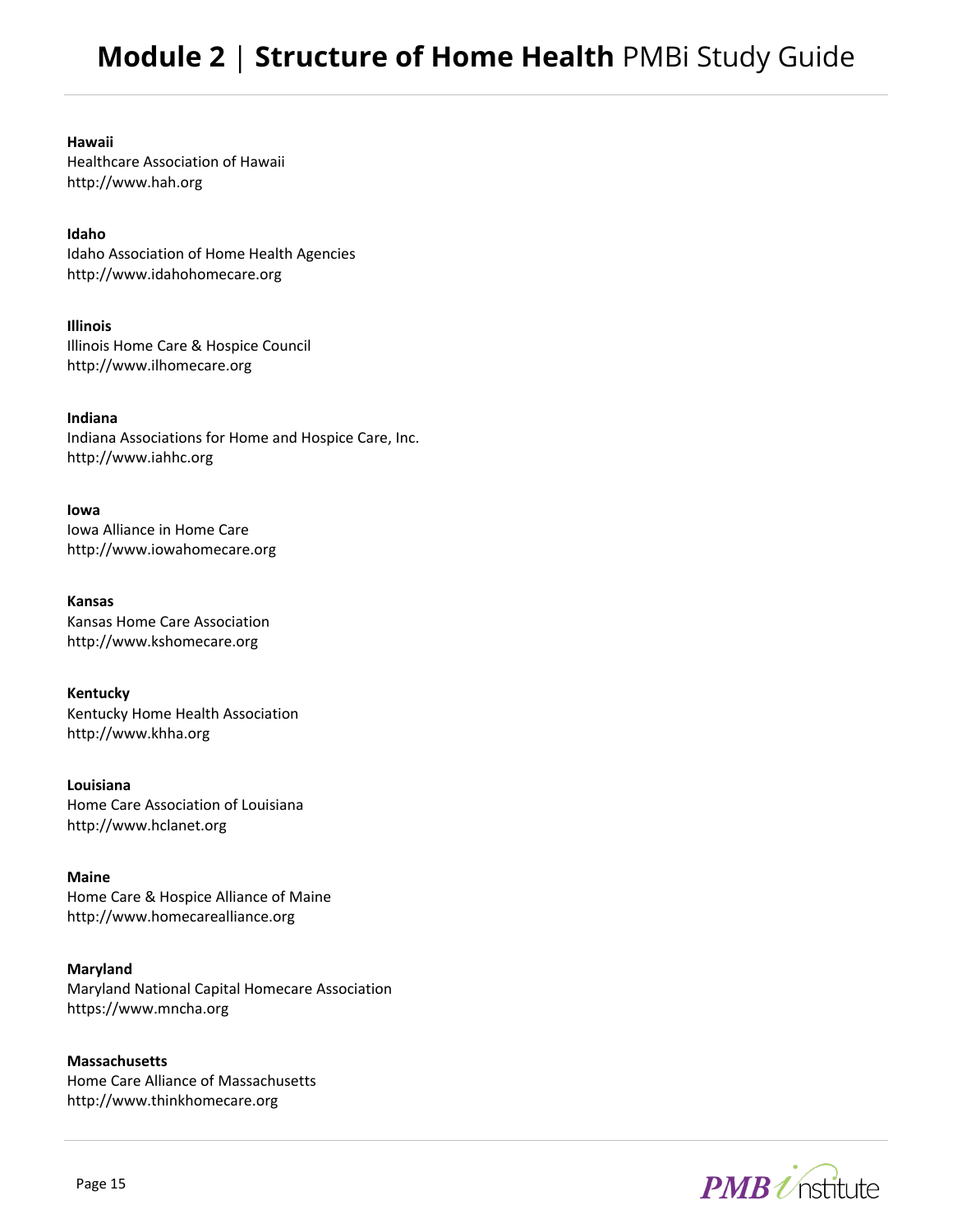Massachusetts Council for Home Care Aide Services http://www.mahomecareaides.com

**Michigan** Michigan Home Health Association http://www.mhha.org

**Minnesota** Minnesota Home Care Association http://www.mnhomecare.org

**Mississippi** Mississippi Association for Home Care http://www.mahc.org

**Missouri** Missouri Alliance for Home Care http://www.homecaremissouri.org

#### **Montana**

Montana Hospital Association: An Association of Montana Health Care http://www.mtha.org

#### **Nebraska**

Nebraska Association of Home & Community Health Agencies http://www.nebraskahomecare.org

**Nevada**

Nevada Home Care Association http://www.nvhca.org

**New Hampshire** Home Care Association of New Hampshire http://www.homecarenh.org

#### **New Jersey**

Home Care Association of New Jersey http://www.homecarenj.org New Jersey Hospital Association http://www.njha.com

**New Mexico** New Mexico Association for Home and Hospice Care

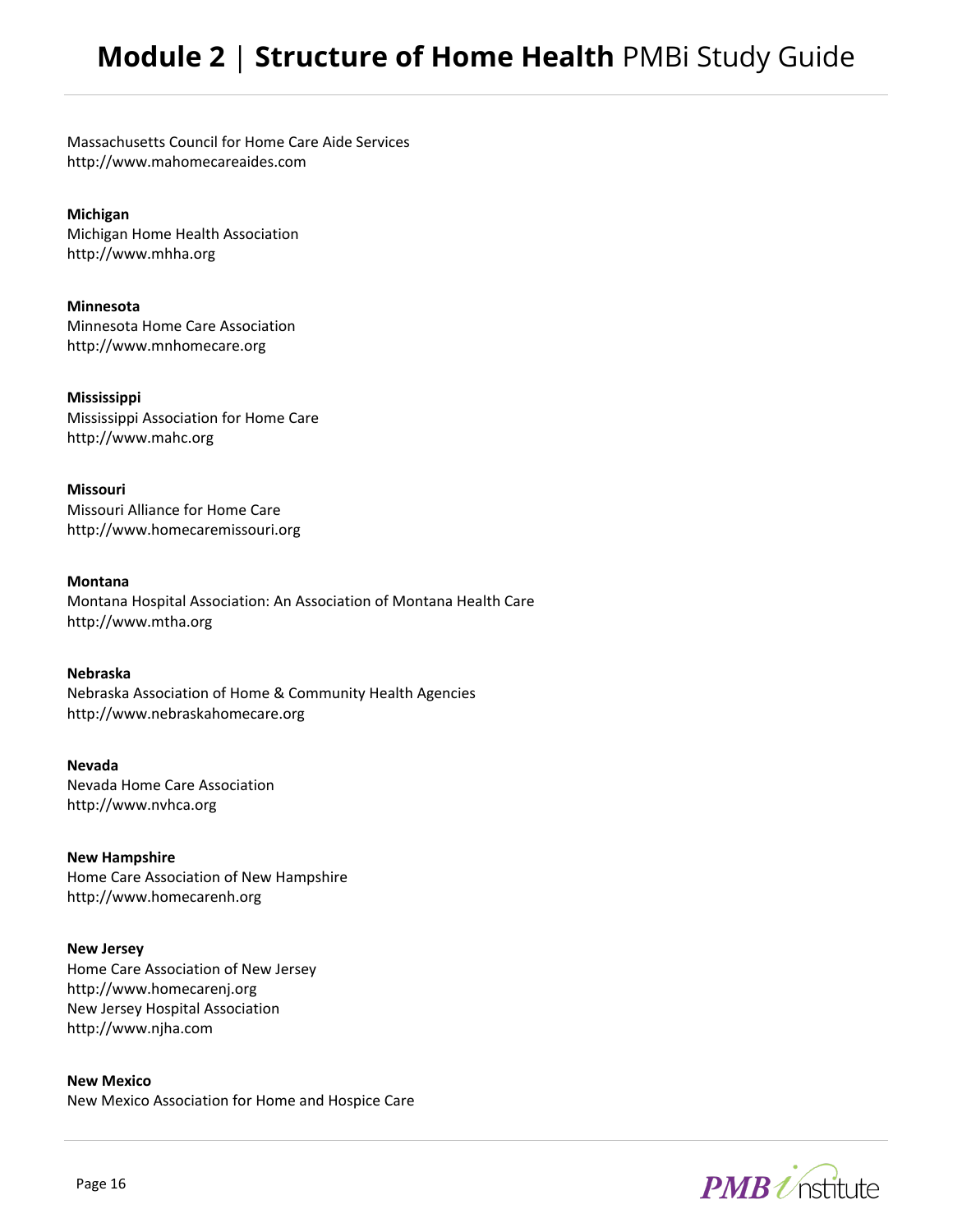http://www.nmahc.org

#### **New York**

Home Care Association of New York State http://www.hca-nys.org New York State Association of Health Care Providers, Inc. http://www.nyshcp.org Health Care Association of New York State http://www.hanys.org Home Care Council of New York City http://www.hccnyc.org Hospice & Palliative Care Association of New York State http://www.hpcanys.org

#### **North Carolina**

Association for Home & Hospice Care of North Carolina, Inc. http://www.homeandhospicecare.org Carolinas Center for Hospice and End of Life Care http://www.carolinasendoflifecare.org

**North Dakota** North Dakota Association for Home Care http://www.aptnd.com/ndahc

#### **Ohio**

Ohio Council for Home Care and Hospice http://www.homecareohio.org

**Oklahoma** Oklahoma Association for Home Care http://www.oahc.com

**Oregon** Oregon Association for Home Care http://www.oahc.org

**Pennsylvania** Pennsylvania Homecare Association http://www.pahomecare.org

**Rhode Island** Rhode Island Partnership for Home Care, Inc. http://www.riphc.org

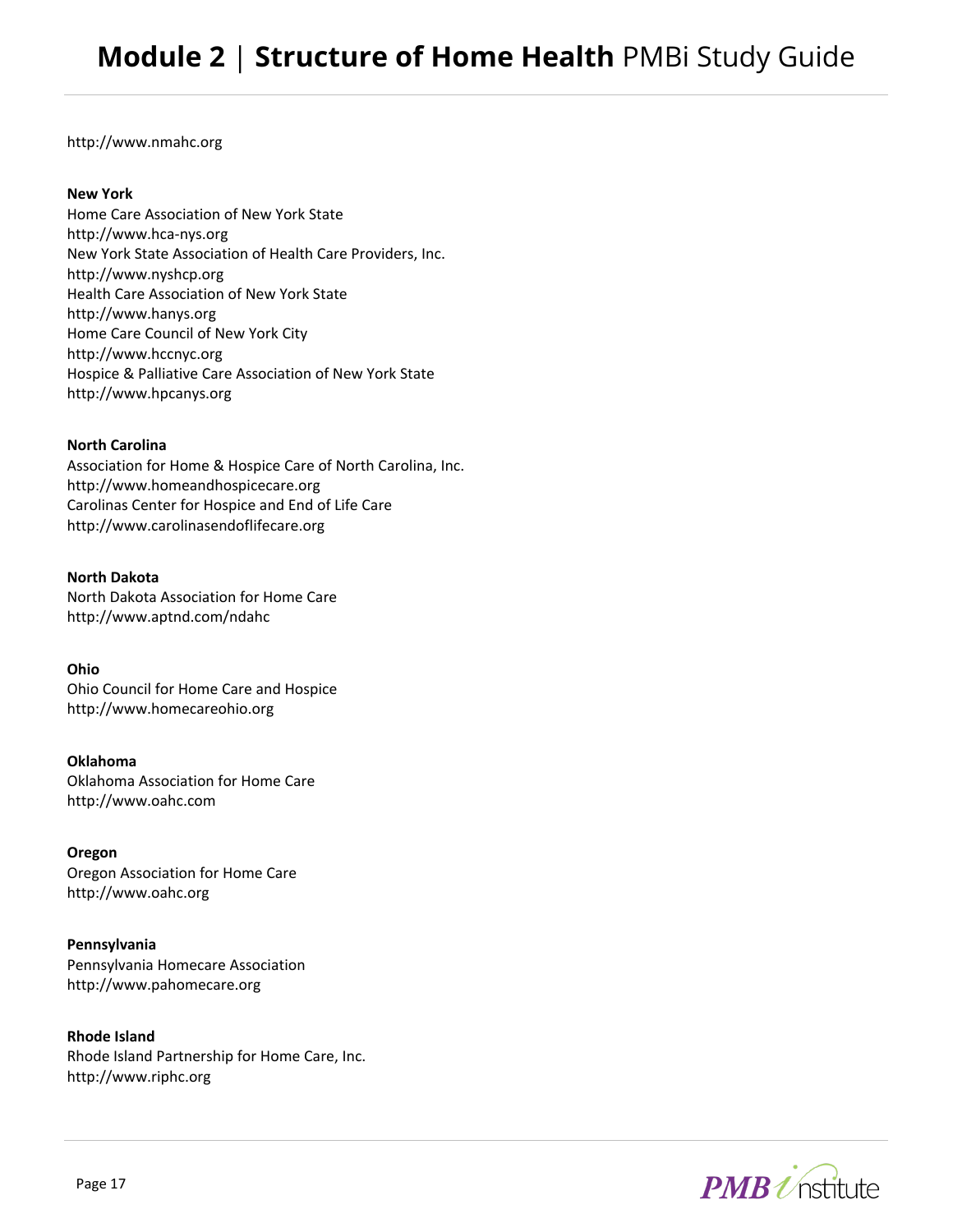#### **South Carolina**

South Carolina Home Care & Hospice Association http://www.schomehealth.org

#### **South Dakota**

South Dakota Association of Healthcare Organizations http://www.sdaho.org

#### **Tennessee**

Tennessee Association for Home Care, Inc. http://www.tahc-net.org/ Tennessee Hospital Association Home Care Alliance http://www.tha.com/

#### **Texas**

Texas Association for Home care & Hospice http://www.tahc.org

#### **Utah**

Utah Association for Home Care http://www.ua4hc.org

#### **Vermont**

Vermont Assembly of Home Health Agencies http://www.vnavt.com

#### **Virginia**

Virginia Association for Home Care & Hospice http://www.vahc.org

**Washington** Home Care Association of Washington https://hcaw.wildapricot.org/

**West Virginia** West Virginia Council of Home Care Agencies, Inc. http://www.wvhomecareassociation.com

#### **Wisconsin**

Wisconsin Association for Home Health Care http://www.wiahc.org/

#### **Wyoming**

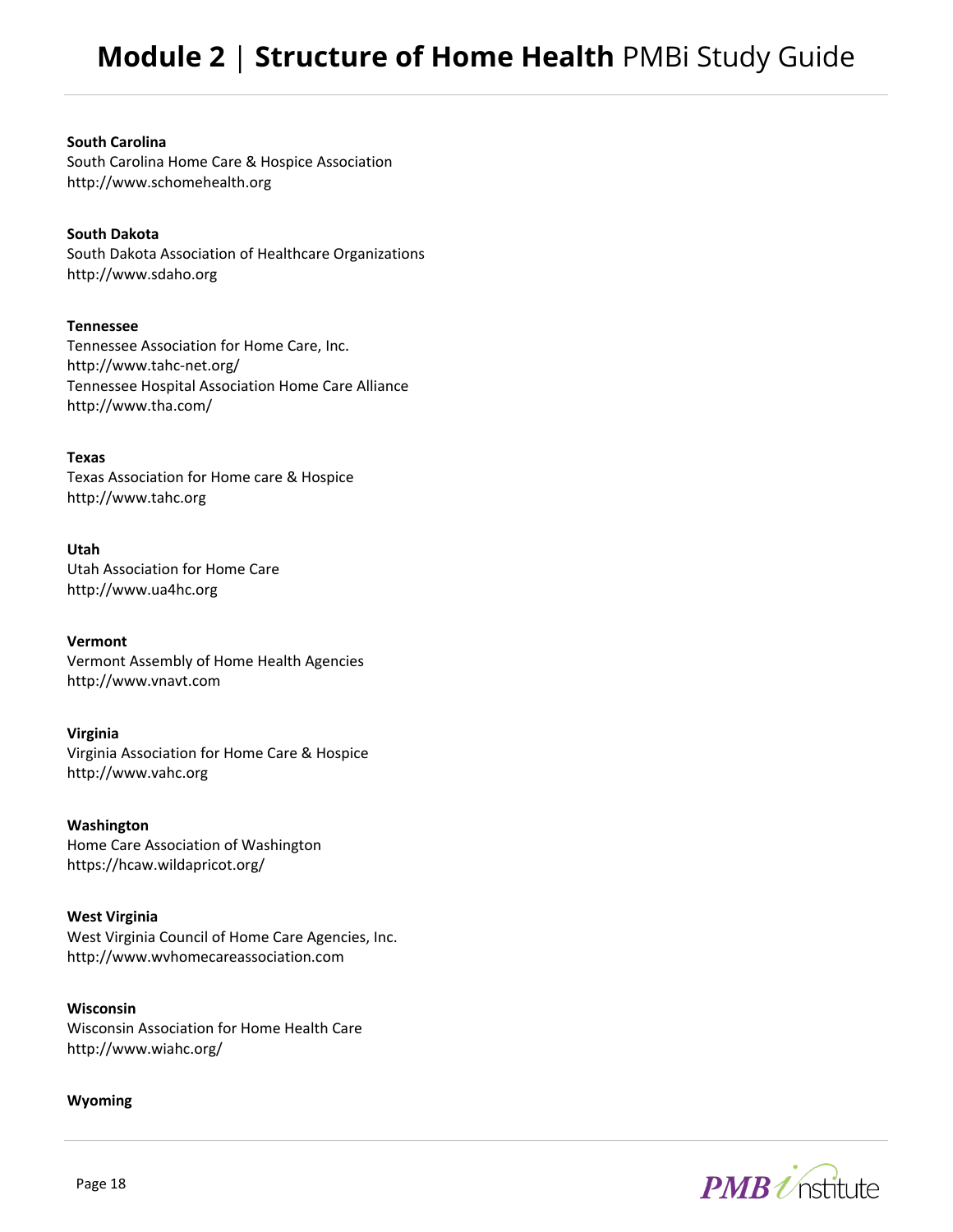Home Health Care Alliance of Wyoming http://www.wyominghomehealth.org

#### **NAHC**

**Home Care Association of America**

**Council of State Home Care & Hospice Association**

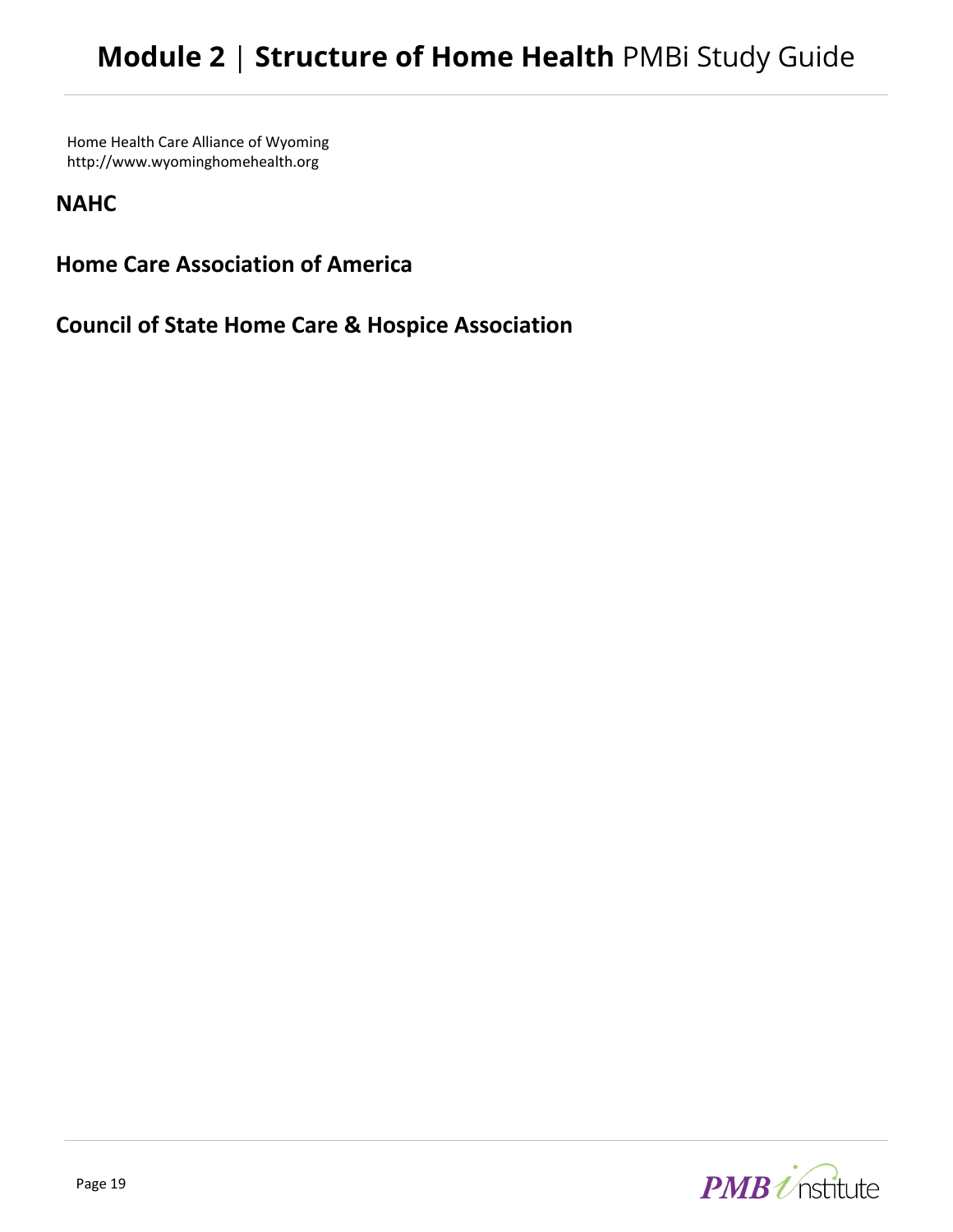#### **Home Health and Hospice Areas (HH+H)**

There are four A/B MACs that process home health and hospice claims in addition to their typical Medicare Part A and Part B claims. Please note that the four HH+H areas do not coincide with the jurisdictional areas covered by these four A/B MACs.

#### **Jurisdiction 6 — National Government Services, Inc.**

(Alaska, American Samoa, Arizona, California, Guam, Hawaii, Idaho, Michigan, Minnesota, Nevada, New Jersey, New York, Northern Mariana Islands, Oregon, Puerto Rico, US Virgin Islands, Wisconsin and Washington)

#### **Jurisdiction 15 — CGS Administrators, LLC**

(Delaware, District of Columbia, Colorado, Iowa, Kansas, Maryland, Missouri, Montana, Nebraska, North Dakota, Pennsylvania, South Dakota, Utah, Virginia, West Virginia, and Wyoming)

#### **Jurisdiction M —Palmetto GBA, LLC**

(Alabama, Arkansas, Florida, Georgia, Illinois, Indiana, Kentucky, Louisiana, Mississippi, New Mexico, North Carolina, Ohio, Oklahoma, South Carolina, Tennessee, and Texas)

#### **Jurisdiction K — National Government Services, Inc.**

(Connecticut, Maine, Massachusetts, New Hampshire, Rhode Island, and Vermont)

#### **MAC PORTALS**

There are 3 MAC PORTALS platform for all 4 MACs:

- **NGS Connex:** NGS (Jurisdiction 6 and K)
- **My CGS:** CGS (Jurisdiction 15)
- **eServices**: Palmetto (Jurisdiction M)

#### **WHAT IS A MAC?**

A Medicare Administrative Contractor (MAC) is a private health care insurer that has been awarded a geographic jurisdiction to process Medicare Part A and Part B (A/B) medical claims or Durable Medical Equipment (DME) claims for Medicare Fee-For-Service (FFS) beneficiaries.

CMS relies on a network of MACs to serve as the primary operational contact between the Medicare FFS program and the healthcare providers enrolled in the program. MACs are multi-state, regional contractors responsible for administering both Medicare Part A and Medicare Part B claims. MACs perform many activities including:

- Process Medicare FFS claims
- Make and account for Medicare FFS payments
- Enroll providers in the Medicare FFS program
- Handle provider reimbursement services and audit institutional provider cost reports
- Handle redetermination requests (1st stage appeals process)
- Respond to provider inquiries
- Educate providers about Medicare FFS billing requirements
- Establish local coverage determinations (LCD's)
- Review medical records for selected claims
- Coordinate with CMS and other FFS contractors

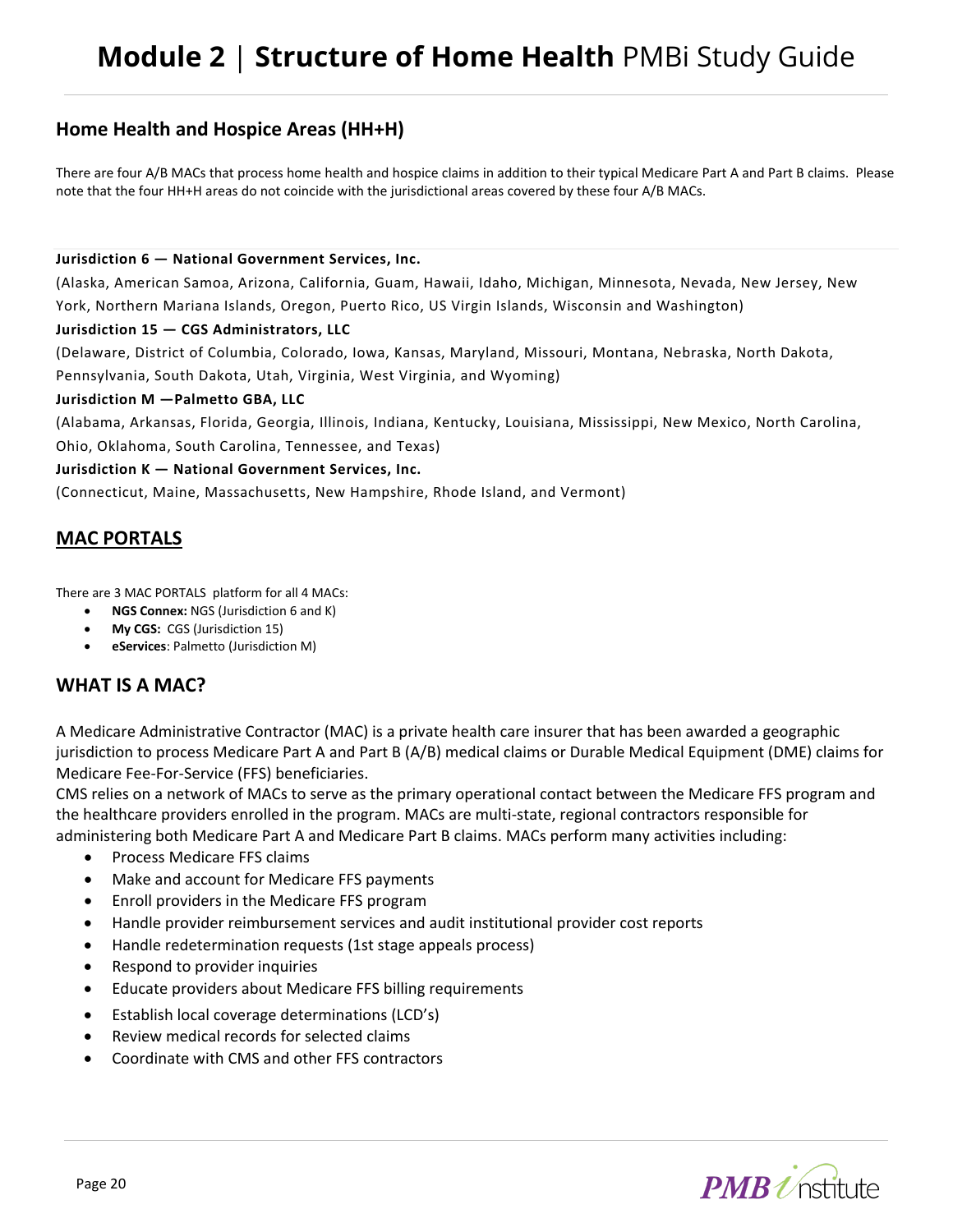Currently there are 12 A/B MACs and 4 DME MACs in the program that process Medicare FFS claims for nearly 68% of the total Medicare beneficiary population, or 38.5 million Medicare FFS beneficiaries. The MACs serve more than 1.5 million health care providers enrolled in the Medicare FFS program. Collectively, the MACs process more than 1.2 billion Medicare FFS claims annually, 218 million Part A claims and more than 1 billion Part B claims, and paid \$386 billion in Medicare benefits.

#### **A/B MACs**

A/B MACs process Medicare Part A and Medicare Part B claims for a defined geographic area or "jurisdiction," servicing institutional providers, physicians, practitioners, and suppliers.

#### **Home Health and Hospice Areas (HH+H)**

There are four A/B MACs that process home health and hospice claims in addition to their typical Medicare Part A and Part B claims. Please note that the four HH+H areas do not coincide with the jurisdictional areas covered by these four A/B MACs.

#### **DME MACs**

The DME MACs process Medicare Durable Medical Equipment, Orthotics, and Prosthetics (DMEPOS) claims for a defined geographic area or "jurisdiction," servicing suppliers of DMEPOS. r

#### **Relationships between MACs and Functional Contractors**

MACs work with multiple functional contractors to administer the full FFS operational environment. Learn more about the relationships between the MACs and the functional contractor by viewing the diagram of MACs: The Hub of the Medicare FFS Program(FFS Medicare Administrative Contractor October 2016) and reading about what the functional contractors do at Functional Contractors Overview October 2016.

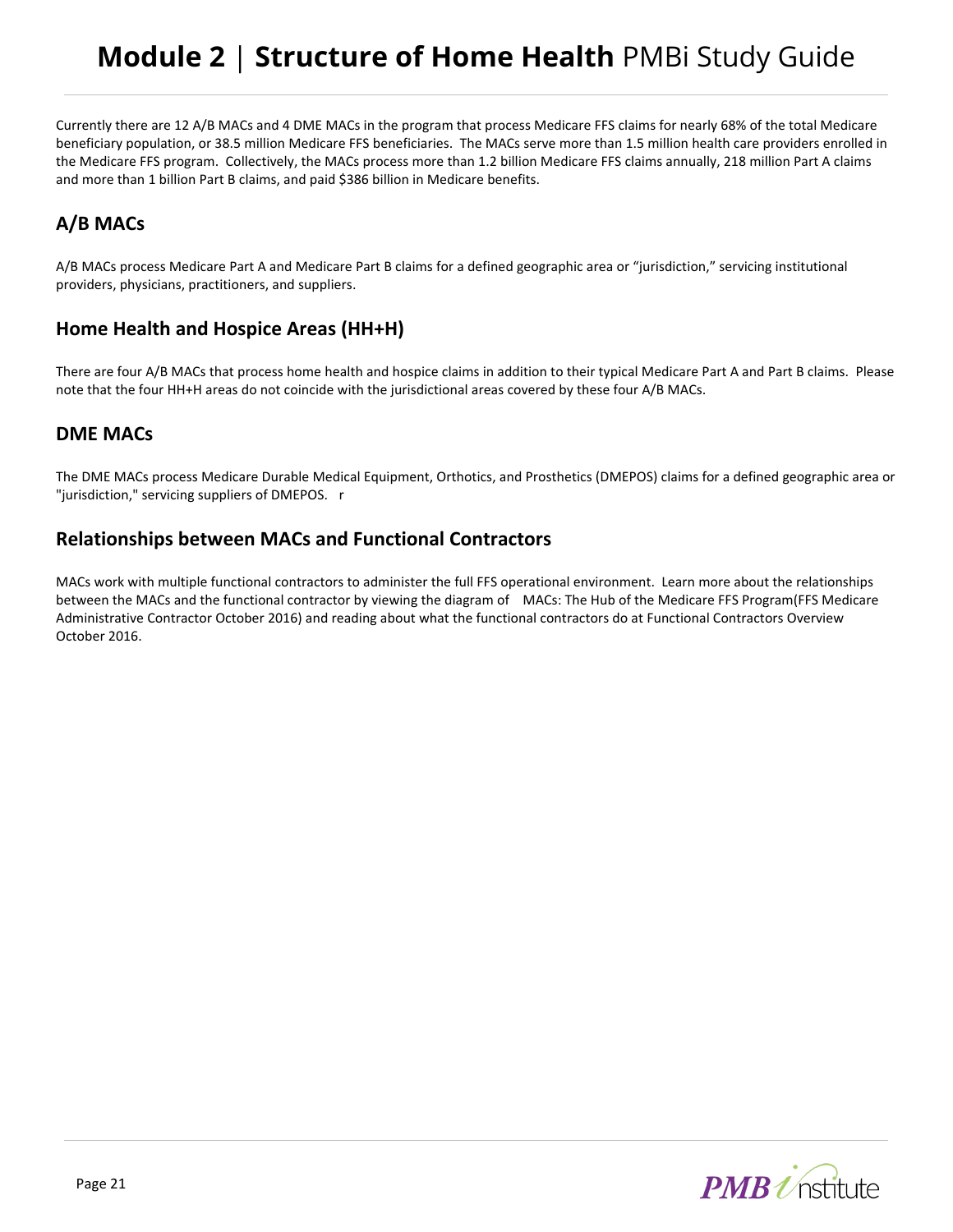## Medicare Administrative Contractors "The Hub of the Medicare FFS Program"



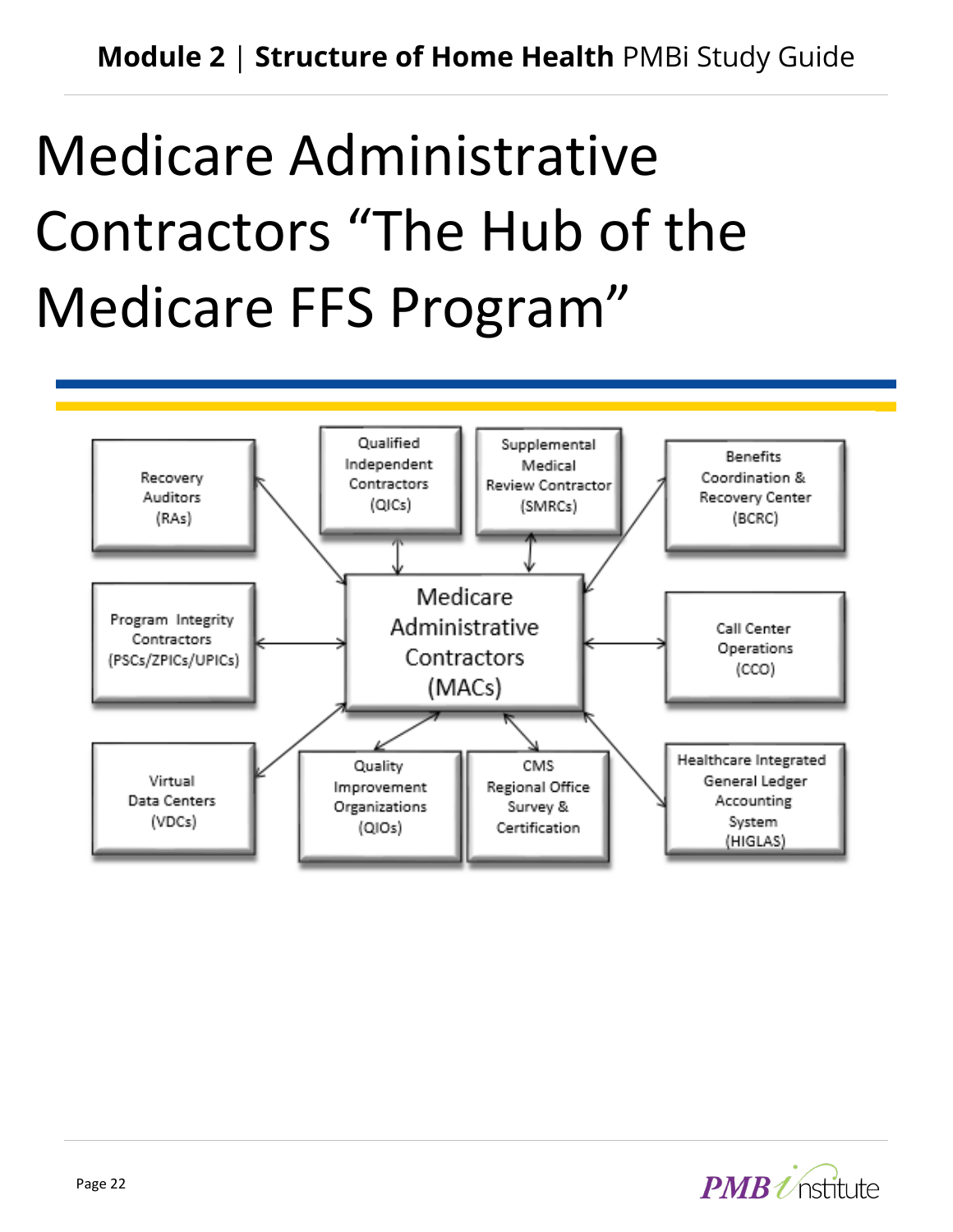#### **Functional Contractors Overview**

Within the Medicare Fee-for-Service (FFS) operating environment, the Medicare Administrative Contractor (MAC) is the central point of contact for providers of health care services. The establishment and monitoring of the MAC's relationships with a number of other function specific CMS contractors is critical to the integrity of the MAC contract administration. Functional contractors play an essential role.

#### **Call Center Operations (CCO)**

The CCO responds to inquiries from the Centers for Medicare & Medicaid Services'(CMS') customer service population. The Contractor supports multi-channel operations that receive and respond to inquiries, providing information and services through various channels including telephone, mail, email, TDD/TTY, fax, and web chat. The CCO fields inquiries for CMS programs such as 1-800 Medicare, the Medicare Modernization Act (MMA), the Health Insurance Marketplace, and other relevant programs.

#### **Virtual Data Center (VDC)**

A data center serves as a platform for claims processing software systems for Medicare claims. Traditionally, the Medicare contractors either operated their own data centers or contracted out for these services. As part of CMS' contracting reform initiative, CMS reduced the number of data centers from more than one dozen separate smaller centers to two large VDCs. CMS manages these contracts. CMS migrated the entire FFS claims processing workload to the VDCs by March 2014.

#### **Healthcare Integrated General Ledger and Account System (HIGLAS)**

HIGLAS is the general ledger accounting system that replaced the former cash accounting systems used by Medicare Fiscal Intermediaries and carriers. All A/B MACs now utilize the HIGLAS system to account for Medicare benefit payments. Durable Medical Equipment (DME) MACs do not use HIGLAS.

#### **Benefit Coordination and Recovery Center (BCRC)**

The BCRC performs liability insurance (including self-insurance), no-fault insurance, and workers' compensation (Non-Group Health Plan) recovery case work.

The BCRC consolidates the activities that support the collection, management, and reporting of other insurance coverage for Medicare beneficiaries. The BCRC takes actions to identify the health benefits available to a Medicare beneficiary and coordinates the payment process to prevent mistaken payment of Medicare benefits. The BCRC does not process claims, nor does it handle any group health plan related mistaken payment recoveries or claims specific inquiries. The MACs, are responsible for processing claims submitted for primary or secondary payment. Once the BCRC has completed its initial Medicare Secondary Payment (MSP) development activities, it will notify the Commercial Repayment Center (CRC) regarding a GHP MSP occurrence and will notify the BCRC regarding a liability, workers' compensation, or no-fault MSP occurrence (i.e., a Non-GHP MSP occurrence).

#### **Program Integrity Contractors**

The Program Integrity Contractors perform functions to ensure the integrity of the Medicare Program. Most MACs will interact with one Program Integrity Contractor in support of the CMS audit, oversight, and antifraud, waste and abuse efforts.

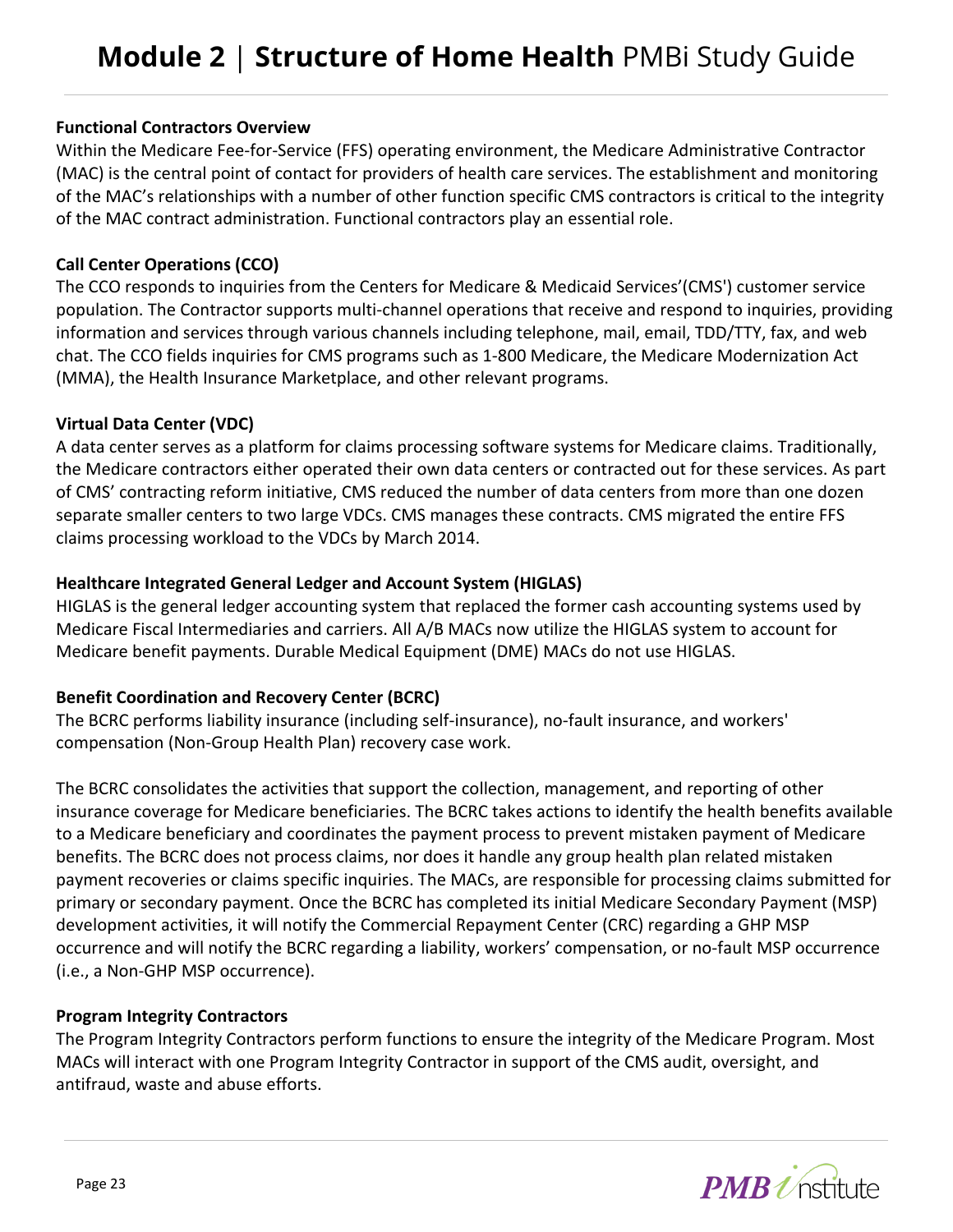#### **Qualified Independent Contractors (QICs)**

The QICs are responsible for conducting the second level of appeals of Medicare claims. The MAC is responsible for handling the first level of appeals. There are 5 QIC jurisdictions: Part A East, Part A West, Part B North, Part B South, and one DME Jurisdiction QIC.

#### **Quality Improvement Organization (QIO)**

CMS contracts with one organization in each state, as well as the District of Columbia, Puerto Rico, and the U.S. Virgin Islands to serve as that state/jurisdiction's Quality Improvement Organization (QIO) contractor. QIOs are staffed by professionals, mostly doctors and other health care professionals, who are trained to review medical care and help beneficiaries with complaints about the quality of care and to implement improvements in the quality of care available throughout the spectrum of care.

They protect beneficiaries by expeditiously addressing individual complaints, such as beneficiary complaints; provider-based notice appeals; violations of the Emergency Medical Treatment and Labor Act (EMTALA); and other related responsibilities as articulated in QIO-related law. QIOs protect the integrity of the Medicare Trust Fund by ensuring that Medicare pays only for services and goods that are reasonable and necessary and that are provided in the most appropriate setting.

#### **Recovery Auditor (RAs)**

The RAs are responsible for reviewing paid Medicare claims to identify improper Medicare payments that may have been made to healthcare providers and that were not detected through existing program integrity efforts.

#### **Supplemental Medical Review Contractor (SMRC)**

The SMRC conducts nationwide medical review as directed by CMS. The medical review will be performed on Part A, Part B, and DME providers and suppliers. Services/Provider Specialties to be reviewed will be selected by CMS. The SMRC will evaluate medical records and related documents to determine whether Medicare claims were billed in compliance with coverage, coding, payment, and billing practices. The SMRC will perform medical review in accordance with CMS regulations, CMS Publication 100-08 (known as the Program Integrity Manual) and other current and future CMS Provider Compliance Group/Division of Medical Review and Education initiatives.

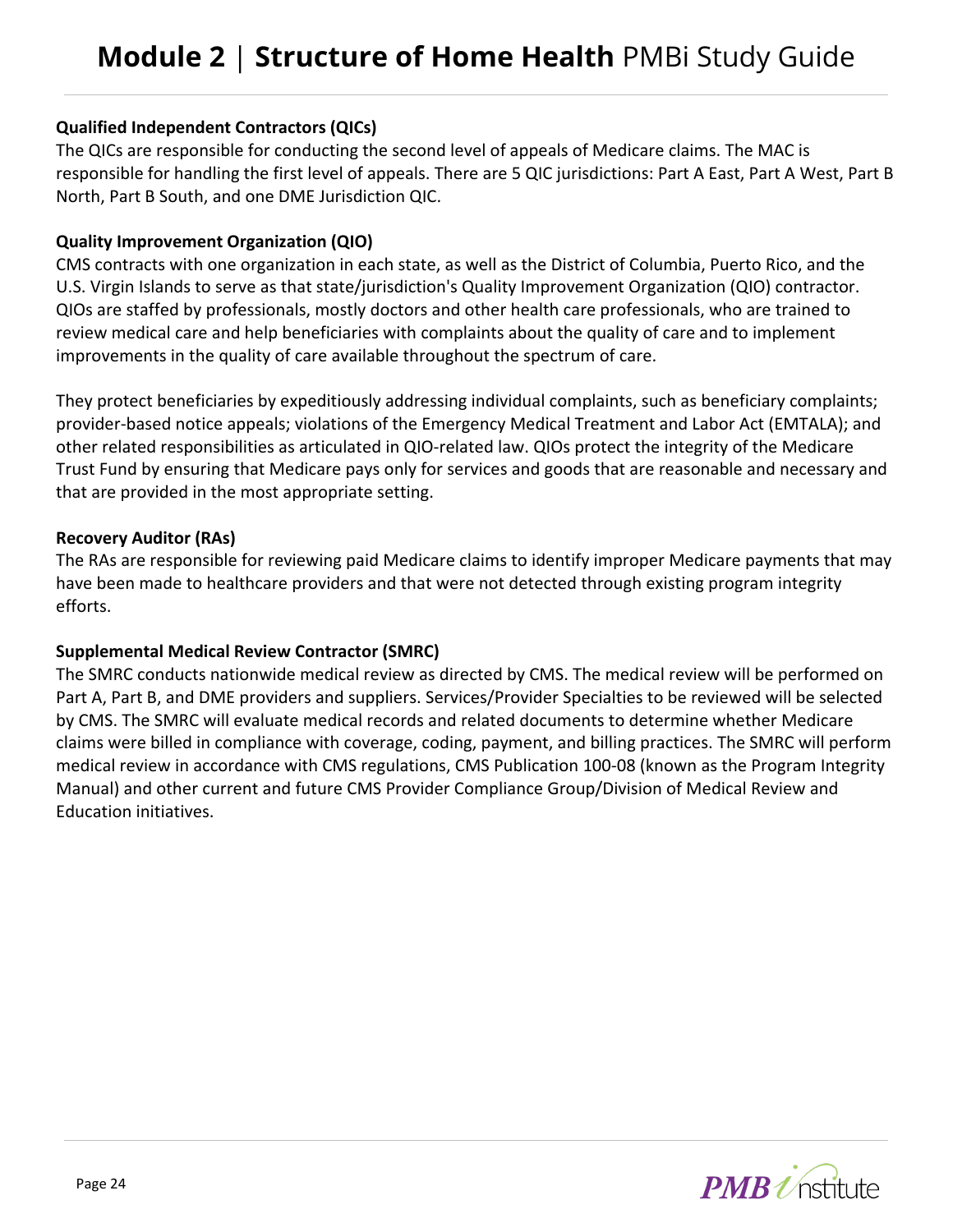## Home Health & Hospice MAC Areas as of October 2019



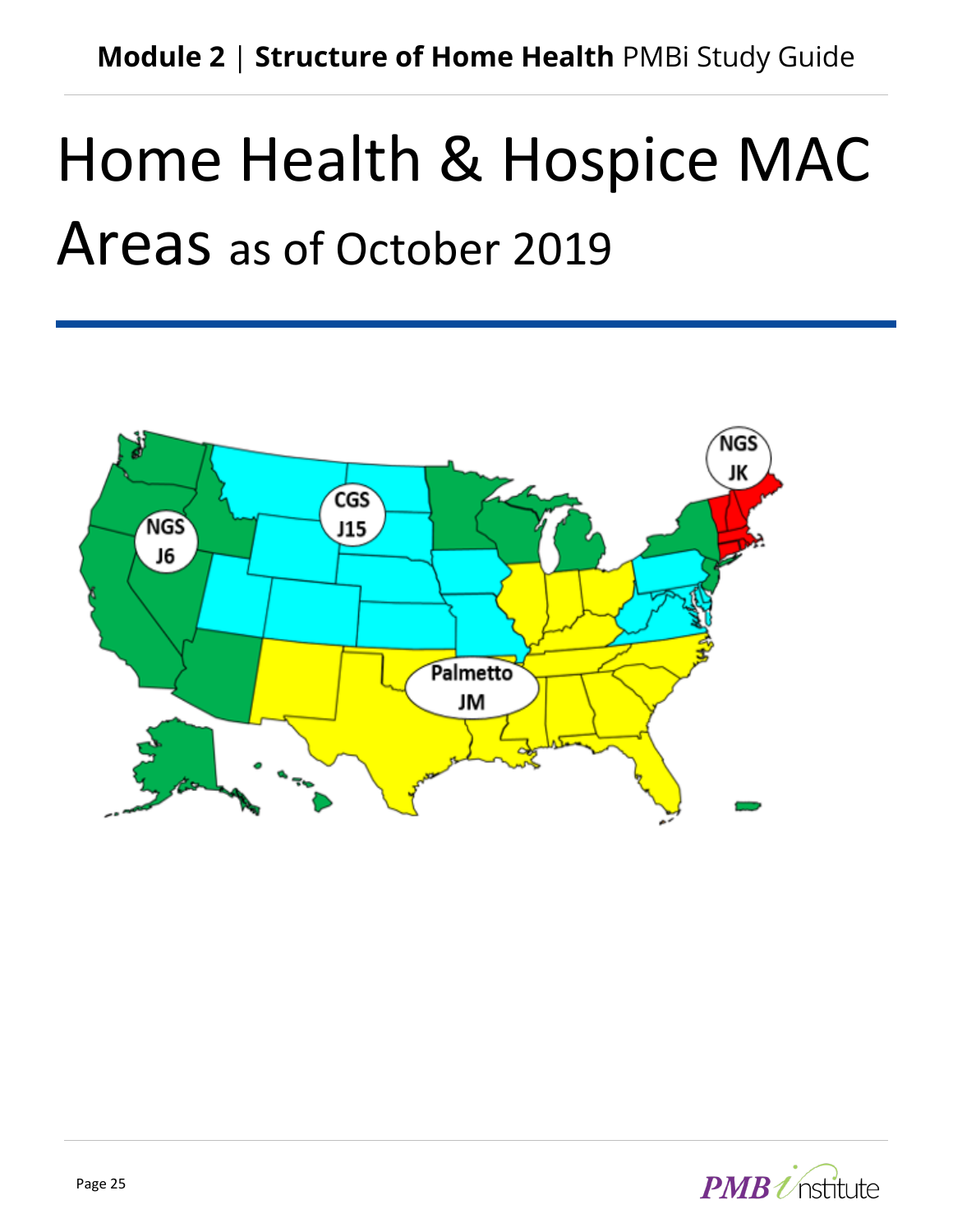#### **What is PDGM?**

#### Changes to Home Health Payment

Since October 2000, Home Health Agencies (HHAs) have been paid under a Home Health Prospective Payment System (HH PPS) for 60-day episodes of care that include all covered home health services. The 60-day payment amount is adjusted for case-mix and area wage differences. The case-mix adjustment under this system included: a clinical dimension; a functional dimension; and a service dimension, in which payment would increase if certain thresholds of therapy visits were met.

The Bipartisan Budget Act of 2018 (BBA of 2018) includes several requirements for home health payment reform, effective January 1, 2020. These requirements include the elimination of the use of therapy thresholds for case-mix adjustment and a change from a 60-day unit of payment to a 30-day unit of payment. The mandated home health payment reform resulted in the Patient-Driven Groupings Model, or PDGM. The PDGM removes the current incentive to overprovide therapy, and instead, is designed to focus more heavily on clinical characteristics and other patient information to better align Medicare payments with patients' care needs.

#### The Importance of Diagnosis Reporting and Physician Documentation under the PDGM

Under the Medicare home health benefit, the patient must be under the care of a physician and must be receiving home health services under a plan of care established and periodically reviewed by a physician. Physicians play an important role in the provision of home health services and HHAs rely on documentation from the certifying physician (and/or the acute/post acute care facility) to confirm home health eligibility, substantiate diagnoses that are populated on the home health claim and factor into the payment amount, and to help demonstrate the medical necessity of the home health services provided.

The principal diagnosis code on the home health claim will assign the home health period of care to a clinical group that explains the primary reason the patient is receiving home health services. For example, if the reported principal diagnosis is a "stage 2 pressure ulcer of the left heel", the home health period of care would be assigned to the "wound" clinical group, meaning the primary reason for home health services is for wound care. Payment varies between each of the clinical groups to account for the differences in resource use associated with the primary reason for home health care.

There are certain diagnoses that are vague, unspecified, or not allowed to be reported as a principal diagnosis by ICD-10 coding guidelines that will not be assigned into a clinical group. If a home health claim is submitted with a principal diagnosis that would not be assigned to a clinical group under the PDGM, the claim would be returned to the HHA for more definitive diagnosis coding.

Reported secondary diagnoses (that is, comorbidities) also factor into the case-mix adjustment methodology under the HH PPS. For example, if there is a reported secondary diagnosis of "heart failure," home health payment is increased for the period of care to account for the additional resource needs associated with this condition. Additionally, HHAs can report up to 24 secondary diagnoses that may be eligible for additional payment under the PDGM.

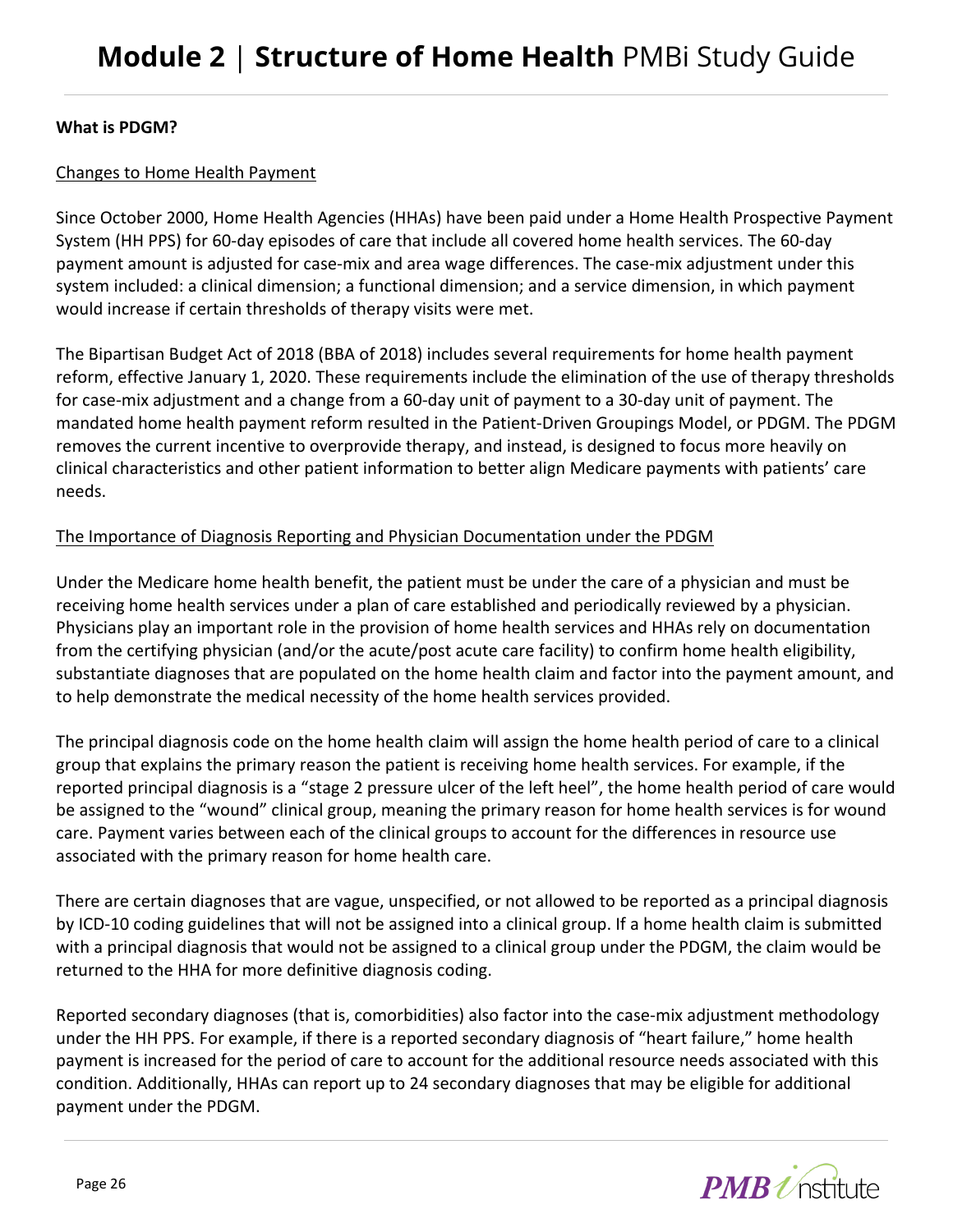Complete, accurate, and specific diagnosis reporting by physicians, along with clinical documentation supporting all diagnoses, is important to make sure that patient characteristics are fully captured under the PDGM. However, this does not mean that the certifying physician would be required to perform additional diagnostic testing solely to certify a patient for home health services or establish a home health plan of care. Complete and comprehensive documentation of the patient's diagnoses and other clinical conditions by the physician will help to ensure that such diagnoses support medical necessity and Medicare payment aligns with your patient's home health resource needs.

#### 30-Day Periods of Care under the PDGM:

While the unit of payment for home health services will be a 30-day period starting on January 1, 2020; there are no changes to timeframes for re-certifying eligibility and reviewing the home health plan of care, both of which still need to occur every 60-days (or in the case of updates to the plan of care, more often as the patient's condition warrants). Physicians are separately paid by Medicare for certification and recertification for home health services.

Because the unit of payment is now 30-days, instead of 60-days, HHAs may have more frequent contact with the certifying physician to communicate any changes in the patient's condition to ensure that home health payment is adjusted to account for those changes. Furthermore, the certification and the home health plan of care must be signed timely by the certifying physician because HHAs will submit a final claim with each 30-day period of care and need this important signed documentation in order to bill for home health services.

Home health services are not limited to a single 30-day period of care. An individual can continue to receive home health services for subsequent 30-day periods as long as the individual continues to meet home health eligibility criteria.

#### Overview of the Patient-Driven Groupings Model:

Figure 1 below provides an overview of how 30-day periods are categorized into 432 case-mix groups for the purposes of adjusting payment under the PDGM. In particular, 30-day periods are placed into different subgroups for each of the following broad categories:

- Admission source (two subgroups): community or institutional admission source
- Timing of the 30-day period (two subgroups): early or late
- Clinical grouping (twelve subgroups): musculoskeletal rehabilitation; neuro/stroke rehabilitation; wounds; Medication Management, Teaching, and Assessment (MMTA) - surgical aftercare; MMTA - cardiac and circulatory; MMTA - endocrine; MMTA - gastrointestinal tract and genitourinary system; MMTA - infectious disease, neoplasms, and blood-forming diseases; MMTA - respiratory; MMTA- other; behavioral health; or complex nursing interventions
- Functional impairment level (three subgroups): low, medium, or high
- Comorbidity adjustment (three subgroups): none, low, or high based on secondary diagnoses.

In total, there are  $2*2*12*3*3 = 432$  possible case-mix adjusted payment groups.

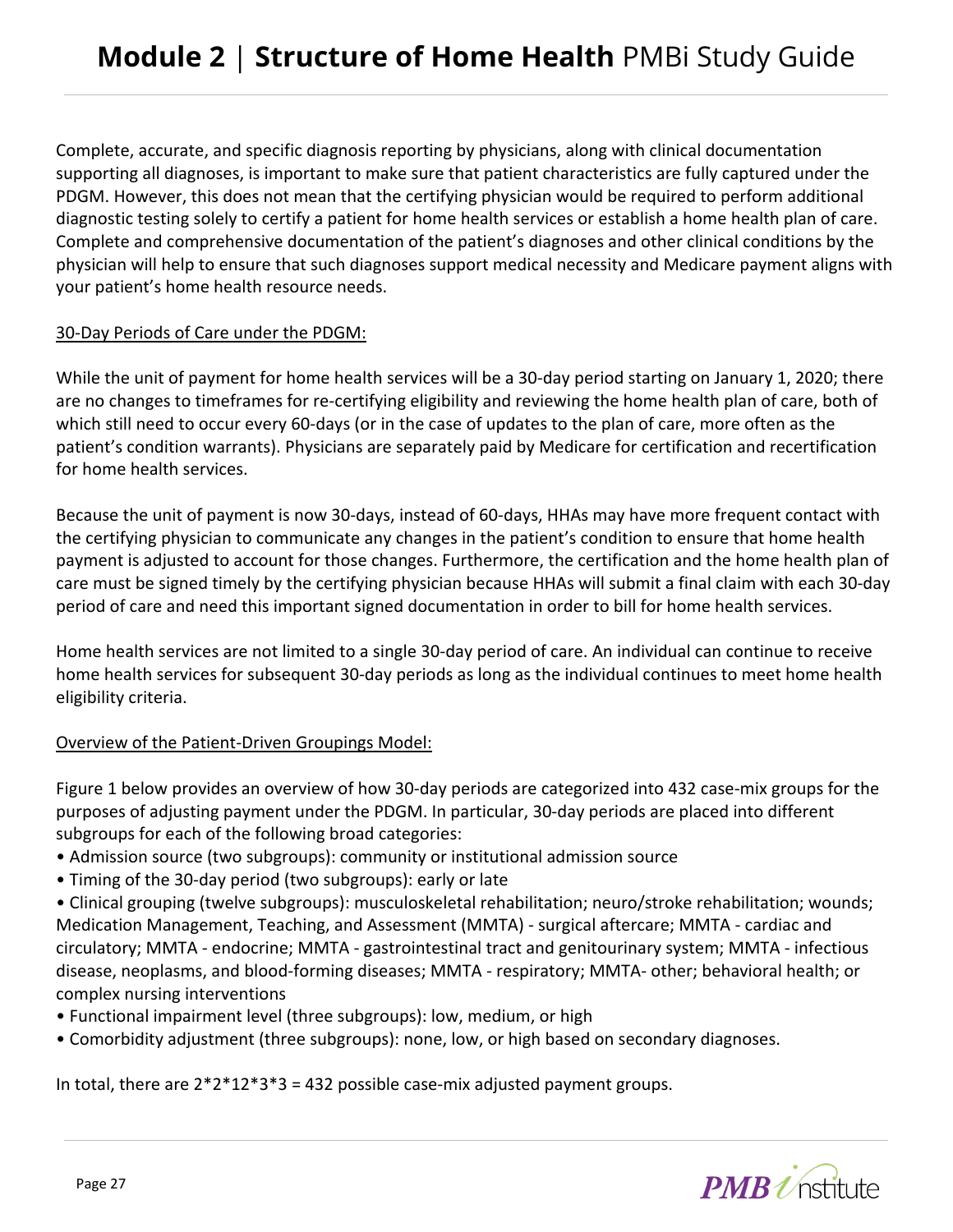#### Admission Source:

Under the PDGM, each 30-day period is classified into one of two admission source categories – community or institutional – depending on what healthcare setting was utilized in the 14 days prior to home health admission. Late 30-day periods are always classified as a community admission unless there was an acute inpatient hospital stay in the 14 days prior to the late home health 30-day period. A post-acute stay in the 14 days prior to a late home health 30-day period would not be classified as an institutional admission unless the patient had been discharged from home health prior to a post-acute stay.

#### Timing of the 30-Day Period:

Under the PDGM, the first 30-day period is classified as early. All subsequent 30-day periods (second or later) in a sequence of 30-day periods are classified as late. A sequence of 30-day periods continues until there is a gap of at least 60-days between the end of one 30-day period and the start of the next. When there is a gap of at least 60-days, the subsequent 30-day period is classified as being the first 30-day period of a new sequence (and therefore, is labeled as early).

#### Clinical Groups:

Under the PDGM, each 30-day period is grouped into one of twelve clinical groups based on the patient's principal diagnosis as reported on home health claims. The reported principal diagnosis provides information to describe the primary reason for which patients are receiving home health services under the Medicare home health benefit. Table 1 below describes the twelve clinical groups. These groups are designed to capture the most common types of care that Home Health Agencies (HHAs) provide.

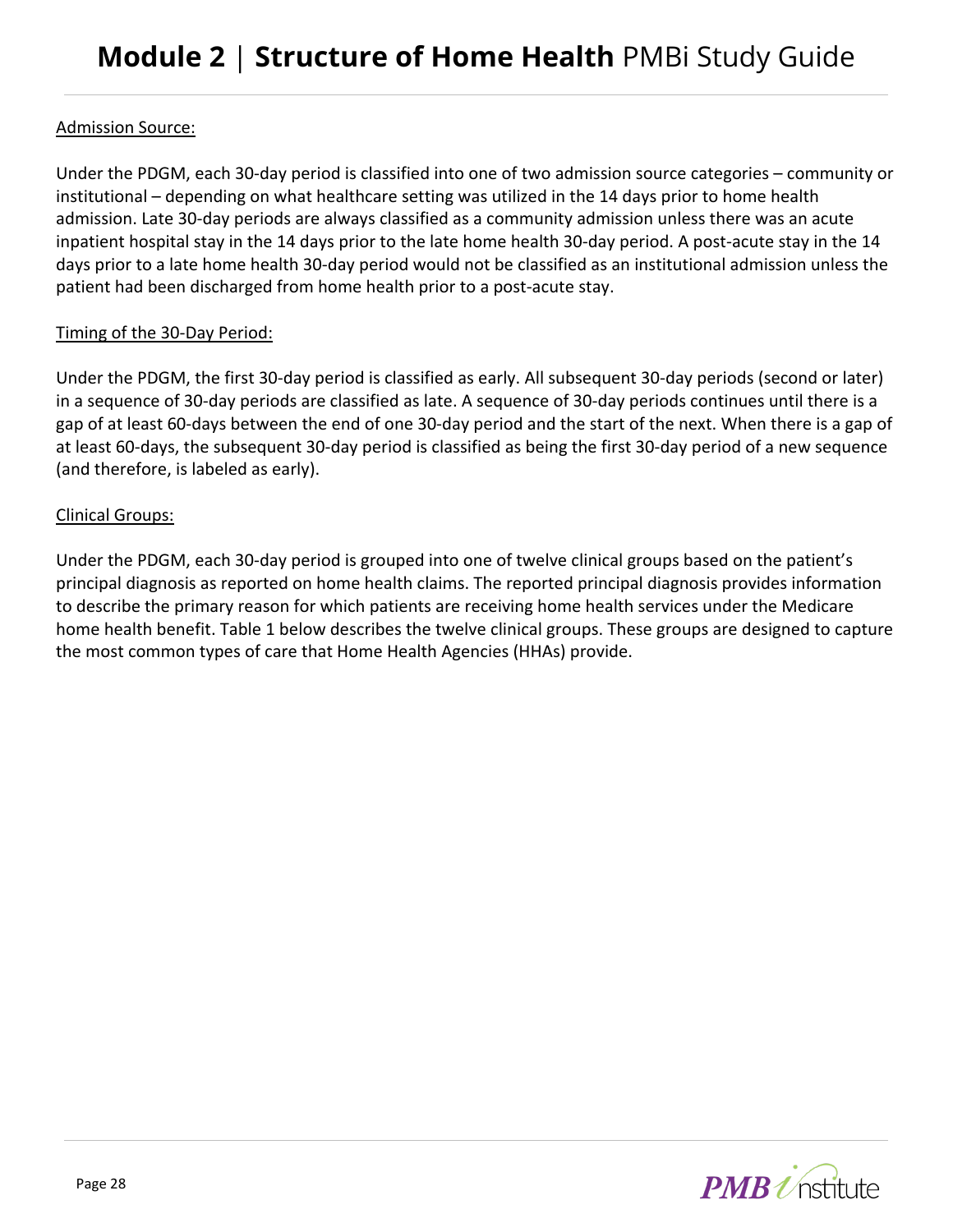| <b>Clinical Groups</b>                                                                   | The Primary Reason for the Home Health<br><b>Encounter is to Provide:</b>                                                                                                                                                                                                         |
|------------------------------------------------------------------------------------------|-----------------------------------------------------------------------------------------------------------------------------------------------------------------------------------------------------------------------------------------------------------------------------------|
| <b>Musculoskeletal</b><br><b>Rehabilitation</b>                                          | Therapy (physical, occupational or speech)<br>for a musculoskeletal condition                                                                                                                                                                                                     |
| Neuro/Stroke<br><b>Rehabilitation</b>                                                    | Therapy (physical, occupational or speech)<br>for a neurological condition or stroke                                                                                                                                                                                              |
| Wounds - Post-Op<br><b>Wound Aftercare and</b><br><b>Skin/Non-Surgical Wound</b><br>Care | Assessment, treatment & evaluation of a<br>surgical wound(s); assessment, treatment &<br>evaluation of non-surgical wounds, ulcers,<br>burns, and other lesions                                                                                                                   |
| <b>Behavioral Health Care</b>                                                            | Assessment, treatment & evaluation of<br>psychiatric conditions, including substance<br>use disorder                                                                                                                                                                              |
| <b>Complex Nursing</b><br><b>Interventions</b>                                           | Assessment, treatment & evaluation of<br>complex medical & surgical conditions<br>including IV, TPN, enteral nutrition, ventilator,<br>and ostomies                                                                                                                               |
| <b>Clinical Groups</b>                                                                   | The Primary Reason for the Home Health<br><b>Encounter is to Provide:</b>                                                                                                                                                                                                         |
| <b>Medication Management, Teaching</b><br>and Assessment (MMTA)--                        | Assessment, evaluation, teaching, and<br>medication management for a variety of medical<br>and surgical conditions not classified in one of<br>the above listed groups. The subgroups<br>represent common clinical conditions that require<br>home health services for medication |
| • MMTA -Surgical Aftercare                                                               |                                                                                                                                                                                                                                                                                   |
| • MMTA - Cardiac/Circulatory                                                             |                                                                                                                                                                                                                                                                                   |
| • MMTA - Endocrine                                                                       | management, teaching, and assessment.                                                                                                                                                                                                                                             |
| · MMTA - GI/GU                                                                           |                                                                                                                                                                                                                                                                                   |
| • MMTA - ID/Neoplasms/ Blood<br><b>Diseases</b>                                          |                                                                                                                                                                                                                                                                                   |
| • MMTA -Respiratory                                                                      |                                                                                                                                                                                                                                                                                   |
| • MMTA - Other                                                                           |                                                                                                                                                                                                                                                                                   |

#### **Table 1: PDGM Clinical Groups**

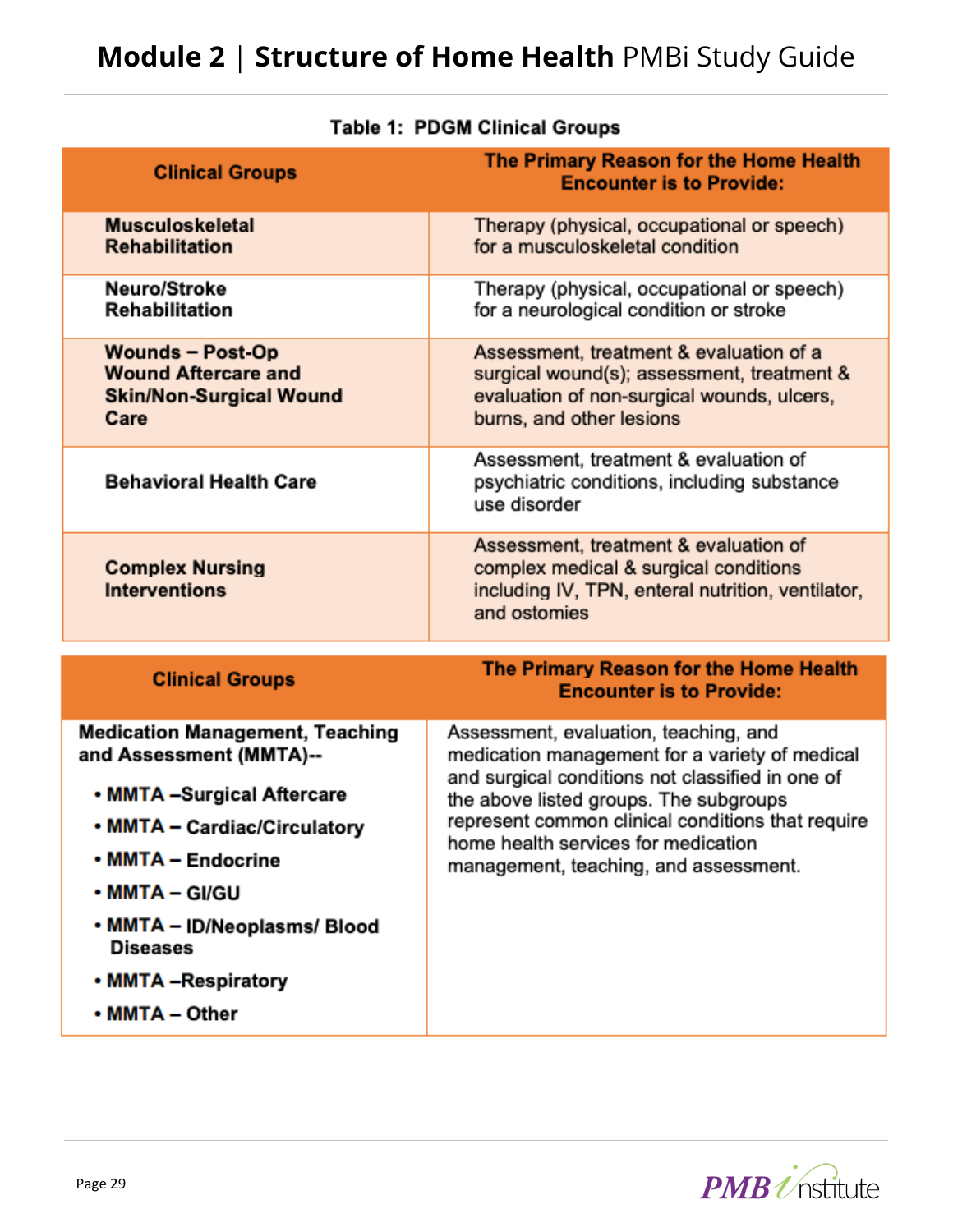While there are clinical groups where the primary reason for home health services is for therapy (for example, Musculoskeletal Rehabilitation) and other clinical groups where the primary reason for home health services is for nursing (for example, Complex Nursing Interventions), these groups represent the primary reason for home health services during a 30-day period of care, but not the only reason for home health care. Home health remains a multidisciplinary benefit and payment is bundled to cover all necessary services identified on the individualized home health plan of care.

#### Functional Impairment Level:

The PDGM designates a functional impairment level for each 30-day period based on responses to the OASIS items in M1033 Risk for Hospitalization, M1800 Grooming,M1810 Current ability to dress upper body safely, M1820 Current ability to dress lower body safely, M1830 Bathing, M1840 Toilet transferring, M1850 Transferring, M1860 Ambulation and locomotion .

Responses that indicate higher functional impairment and a higher risk of hospitalization are associated with higher resource use and are therefore assigned higher points. These points are then summed, and thresholds are applied to determine whether a 30-day period is assigned a low, medium, or high functional impairment level.

#### Comorbidity Adjustment:

The PDGM includes a comorbidity adjustment category based on the presence of certain secondary diagnoses (for example, congestive heart failure) associated with increased resource use. Depending on a patient's secondary diagnoses, a 30-day period may receive no comorbidity adjustment, a low comorbidity adjustment, or a high comorbidity adjustment. Home health 30-day periods of care can receive a comorbidity adjustment under the following circumstances:

• Low comorbidity adjustment: There is a reported secondary diagnosis that is associated with higher resource use, or;

• High comorbidity adjustment: There are two or more secondary diagnoses that are associated with higher resource use when both are reported together compared to if they were reported separately. That is, the two diagnoses may interact with one another, resulting in higher resource use.

• No comorbidity adjustment: A 30-day period would receive no comorbidity adjustment if no secondary diagnoses exist or none meet the criteria for a low or high comorbidity adjustment.

With the implementation of the PDGM in CY 2020, the physician continues to play an invaluable role in making sure that needed home health services are provided to eligible Medicare beneficiaries through accurate, specific diagnosis reporting, developing a patient-specific home health plan of care identifying all services and disciplines to provide care, and communicating with home health agencies in a timely-fashion to ensure that all Medicare requirements are met.